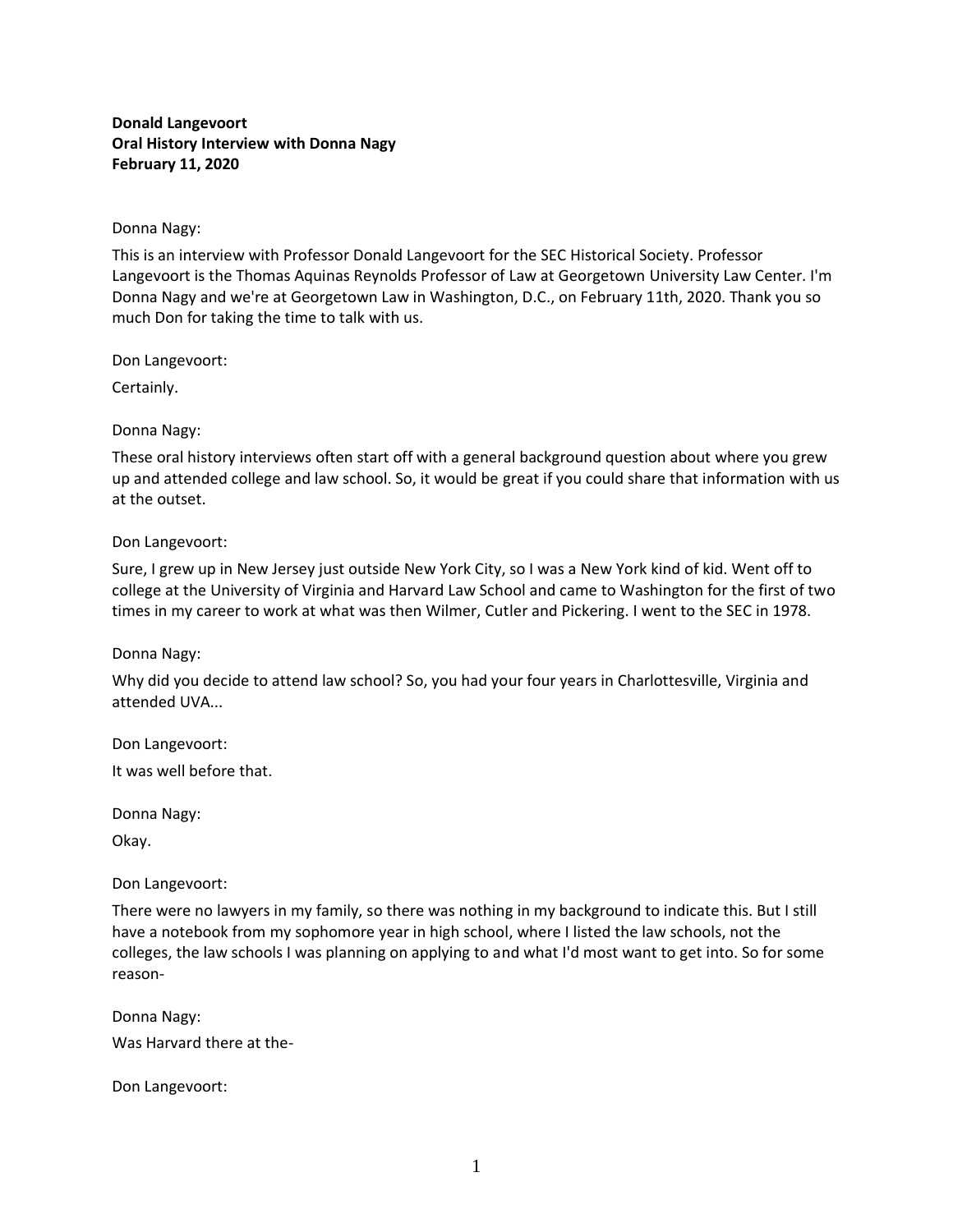Harvard was there, yes.

Donna Nagy:

Excellent. Good, good.

Don Langevoort:

I don't know what provoked me, except, intellectually, I thought law was fascinating and that stuck with me. That's why I'm a law professor.

Donna Nagy:

So without lawyers in your family, law being fascinating, where did that fascination come from? Was it books? Was it television? Was it-

#### Don Langevoort:

Probably all of the above? I went to a really good high school and there were lots of opportunities to delve into subjects and do debates and things like that. So, I must have stumbled over the law enough times to say, I may be good at this. My mind thinks like a lawyer. And I find it really interesting. So

Donna Nagy:

You mentioned debate, did your high school have a formal team that debated?

Don Langevoort:

It did, but I wasn't on it.

Donna Nagy:

I see. Okay.

Don Langevoort:

I played basketball. So I did not have time to do that.

Donna Nagy:

You have to choose your activities. That's right. Well, that's fascinating. So you've been a law professor yourself now for nearly 40 years-

Don Langevoort:

Correct.

Donna Nagy:

Looking back on your law school days at Harvard, what classes or professors had the most lasting impact?

Don Langevoort:

That's another transition story because I was a religious studies major in college, which you wouldn't think would be a jumping off point to go to law school. But it turned out to be the perfect jumping off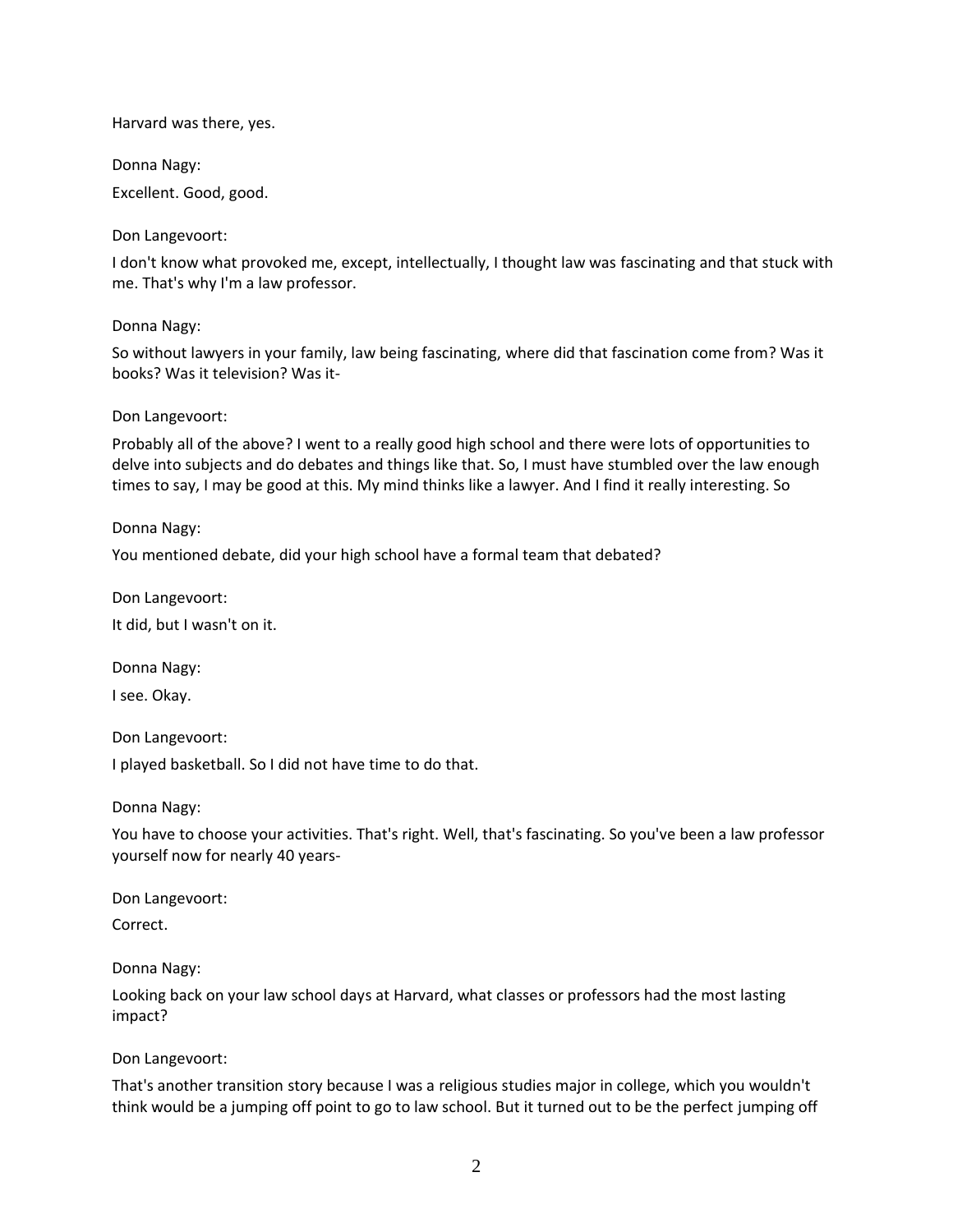point because I was studying the sociology of religion, the psychology of religion, belief structures and things like that, that all turn out really clearly to how legal regimes develop in a society. So I was not sure at all what I wanted to do with a law degree.

### Don Langevoort:

I took corporations from Louie Loss, who was not the greatest teacher in the world, but I found the subject fascinating and didn't expect to make that transition from somebody who would've answered, "Well, constitutional law is going to be my favorite subject," to "Gee, corporations and then I ought to take some upper level courses." So what happened, and I had lots of great professors there, but I decided to take a seminar with Louie Loss because I had liked his class and I had heard he was better in seminars than he was in a lecture class. And at the time, he was in the midst of the Federal Securities Code. A project that we're going to talk about, I'm sure.

### Donna Nagy:

We're going to talk more about that too, yes.

## Don Langevoort:

The price of getting in the seminar was you had to take a topic in the Federal Securities Code that Loss needed research help on. So this was a way of getting 20 research assistants to be focusing on the Code. I randomly picked the preemption of state tender offer regulation and the structure of the Williams Act. Wrote my paper, after graduation, my paper got published in the Cornell Law Review. So it was Louie Loss guiding me to this subject.

Donna Nagy:

That's wonderful. So, timeframe wise, this would have been probably 1975-ish?

Don Langevoort: I graduated in '76, so yes, the course was '75.

Donna Nagy: And the course name again was? Do you remember?

Don Langevoort:

Probably seminar-

Donna Nagy:

Topics in securities regulations?

Don Langevoort:

Exactly. It might even have mentioned the Code.

Donna Nagy: Okay.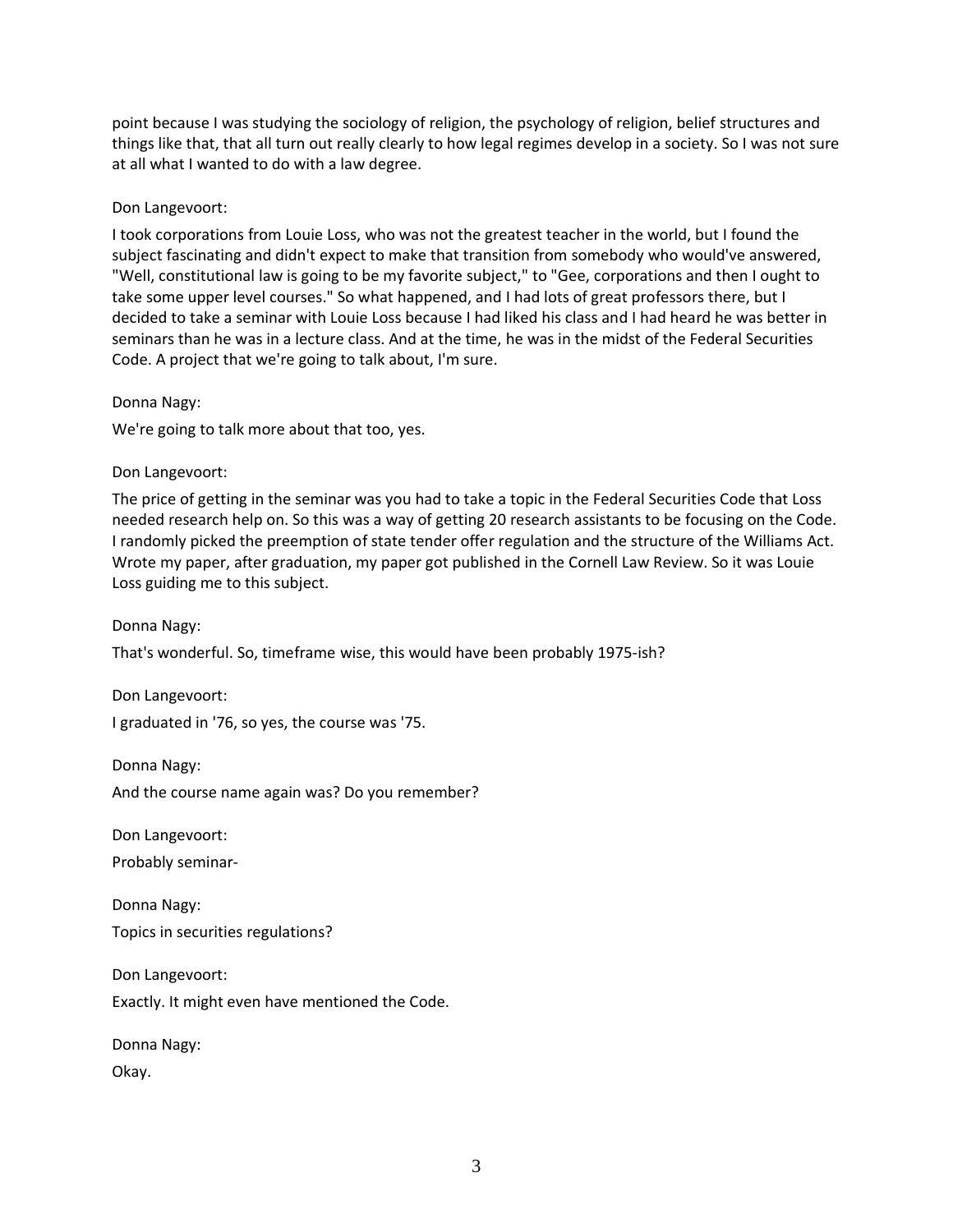Loss was so immersed in the work on the Code, there wouldn't surprise me that it was that upfront. I certainly understood that this is what I was getting into and this is what I wanted to get into.

### Donna Nagy:

I know that at the Securities and Exchange Commission, in 1978, you helped work on the Code project.

Don Langevoort:

Right.

#### Donna Nagy:

Why don't we talk about the Code right now, through the eyes of a law student who was being involved in this project at its earliest. Well, at not at its earliest stage, this was a very long project, at its middle stage.

### Don Langevoort:

Yeah. And it's most important stage because the Code project brought the great eminences of securities regulation circa 1950s, '60s and '70s. Under the guidance of Louie Loss and his advisors, Milton Cohen being the most important of the advisors. To do the rather shocking thing of saying we could sit down and rewrite all the securities laws and get it better. It took a little arrogance and this group that was working on the Code was not lacking in arrogance. And so first to watch it get molded and then the mid '70s where it's polishing stage. Most of the drafting had been done early '70s.

### Donna Nagy:

Right. So when we say, or when you say the "shocking thing" of rewriting the federal securities laws, we're basically then talking about taking four separate congressional statutes, and all of their amendments, and combining them.

### Don Langevoort:

Right. And I think it was more than four because you had things like-

#### Donna Nagy:

Six, that's true. The Public Utility Holding Company Act and the Trust Indenture Act...

Don Langevoort: Right.

Donna Nagy:

Yes, okay.

#### Don Langevoort:

And the theory was to take New Deal style regulation, which was very much built on the need to give an administrative agency discretion. So general terms, principles rather than bright-line rules. There were plenty of rules, but it was very classic New Deal, and Loss didn't like that. Loss and his advisors had said,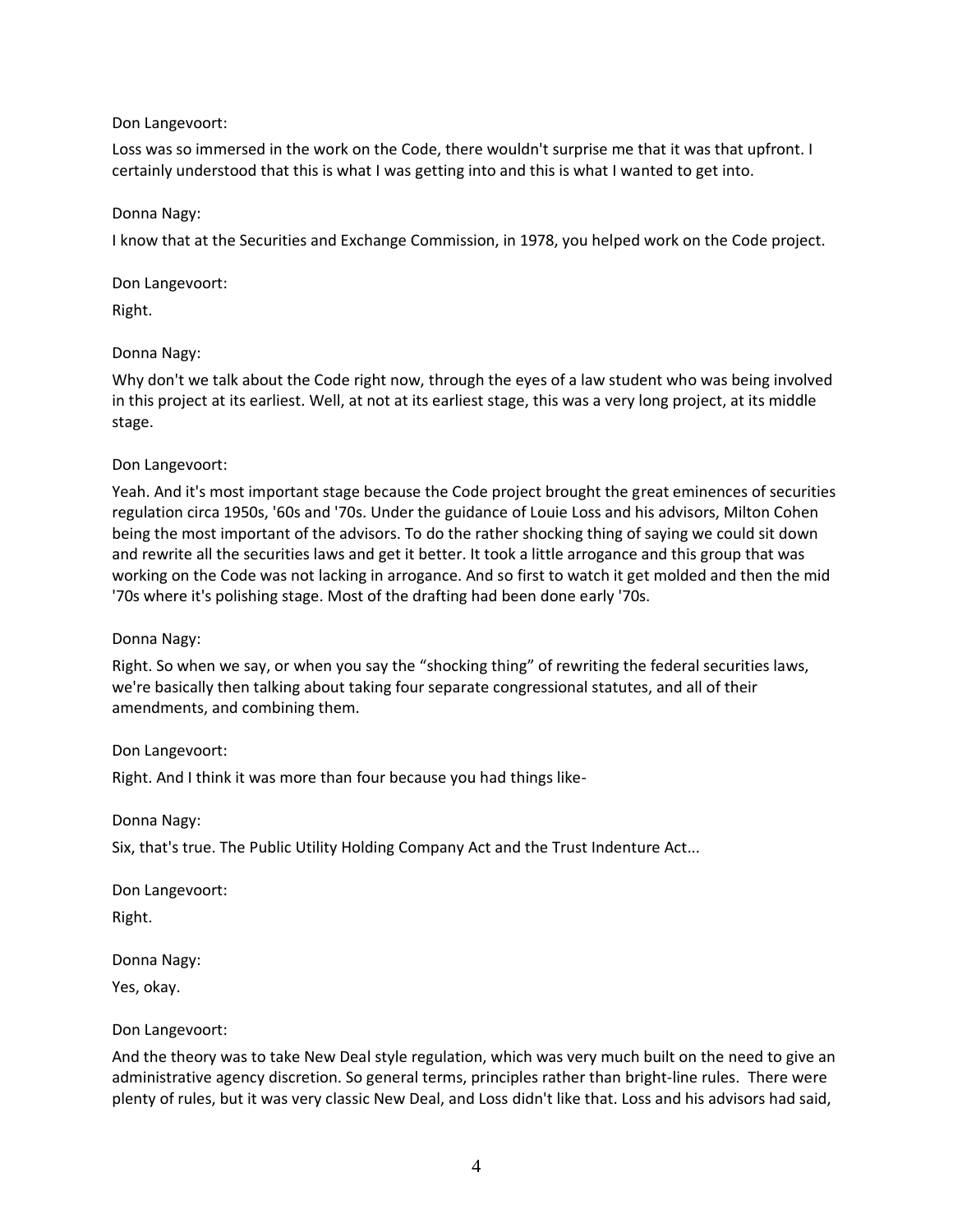you need more formalization to the lawmaking process. So, as a classical response to the romanticism of the New Deal era, that's what was driving it.

### Donna Nagy:

I would imagine significant repetition in the Exchange Act of 1934, the Securities Act of 1933, the Investment Company Act of 1940, as well as the Advisers Act, each has a jurisdictional provision, each has SEC powers, each has an anti-fraud provision, and the idea of the Code is to consolidate? In part?

## Don Langevoort:

Consolidate, but as with all work of the American Law Institute and the Code was an ALI project to make it better when it needs to be made better. Loss resisted the idea that this was simply a codification, that you were taking what was already known and putting it in statutory language. The Code was very innovative, substantively, and that's what they were most proud of. That's the arrogance I was talking about before, "We can do it better. We don't just need to put this in statutory form."

### Donna Nagy:

What an incredibly fascinating and unique opportunity for you and the other 19 law students in the seminar -- to choose a topic that then possibly finds its way into law. And in 1975 to 76, the hope is that Congress is going to pick up the Code and enact it into positive law.

### Don Langevoort:

Yes and surprisingly, in hindsight, simply assume that Congress would do this.

### Donna Nagy:

So you really are writing law at that point. As a second or third year student at Harvard Law school? You and the 19 other people, under Loss's direction... obviously.

Don Langevoort:

By 1975 there were drafts of everything.

Donna Nagy:

Right.

Don Langevoort:

So this was, do we have to change it? I was asked to write on the preemption of state tender offer regulation, which was a hot, hot topic in the mid late '70s.

Donna Nagy:

Yes, it was.

### Don Langevoort:

My job was to make sure that all of these rapidly happening developments were adequately dealt with in the Code. Hopefully by comments rather than changing statutory language, because that's... Loss had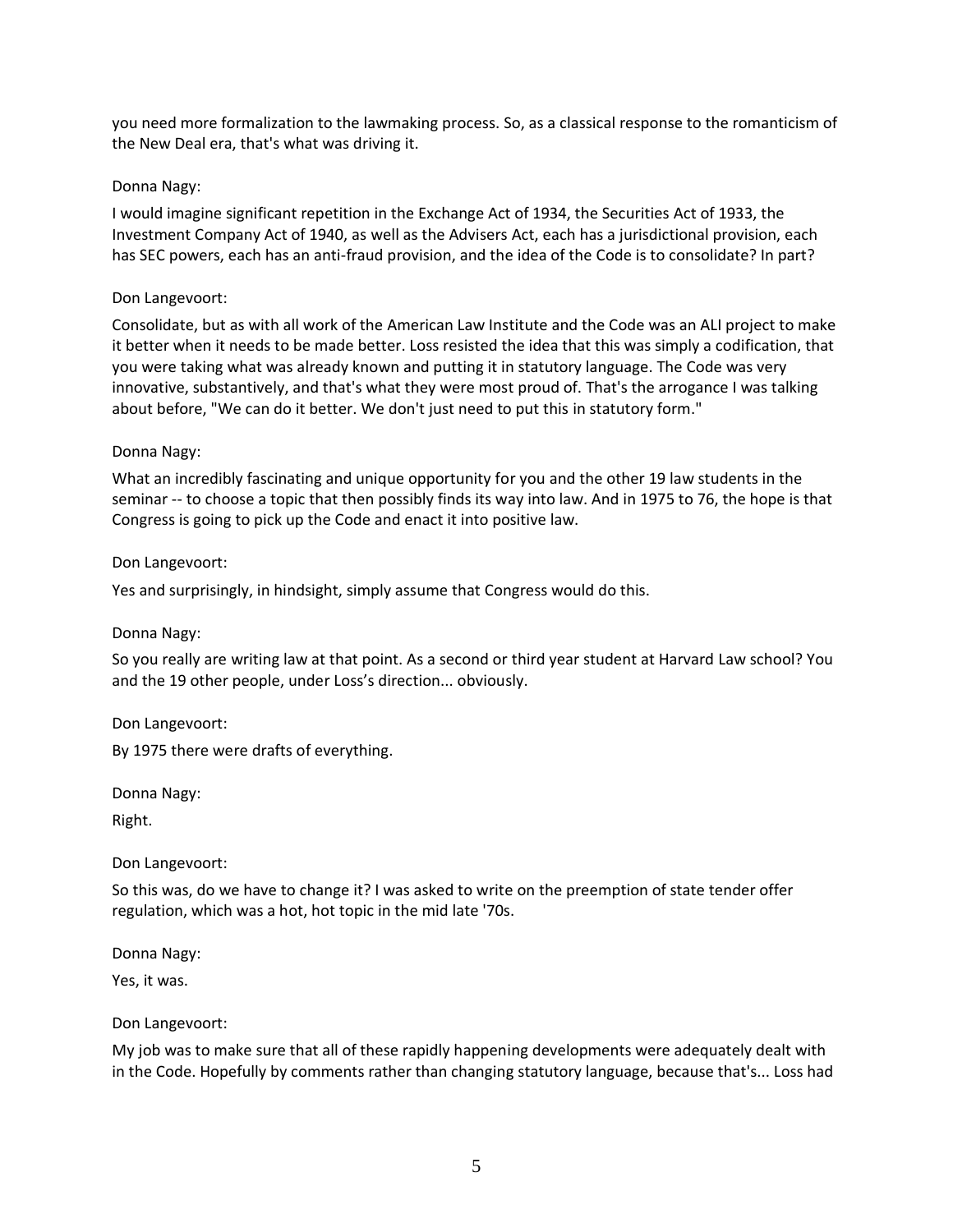gotten agreement on the statutory language stuff. But if the comments needed to be rewritten, that was sort of what we were providing the information for.

#### Donna Nagy:

Yes. What an ambitious project of Louie Loss and his advisors and how creative to involve law students in that. So, two law professors can talk about law school all day.

#### Don Langevoort:

That's right.

### Donna Nagy:

I better move off the topic of the Code. But I will ask two more questions. Were there any other students in that seminar that went into academic careers? To your knowledge?

#### Don Langevoort:

Not that I recall. In fact, I couldn't tell you who else was in that seminar.

### Donna Nagy:

And then other than Professor Louis Loss, were there other corporate or securities professors at Harvard at the time that had a memorable role in your development?

#### Don Langevoort:

Professionally, lots of other professors had big impacts on how I teach as a law prof... even though they had nothing to do with corporate securities law. Vic Brudney was on the faculty and he was the one all the people most interested in corporate securities laws wanted to take. Because he was an innovator, he was pro-regulation but steeped in economic theory and doing remarkable work in the first battles over law and economics and their place in securities regulation. So he was wonderful to just sit and listen to.

Donna Nagy: How incredible. So you leave Harvard Law School then in 1976?

Don Langevoort:

Yep.

Donna Nagy:

And your first job after graduation is a law firm associate at Wilmer, Cutler...

Don Langevoort:

Wilmer, Cutler, and Pickering.

### Donna Nagy:

Can you share some specifics about that experience, why there? Why Washington, D.C.? What type of work?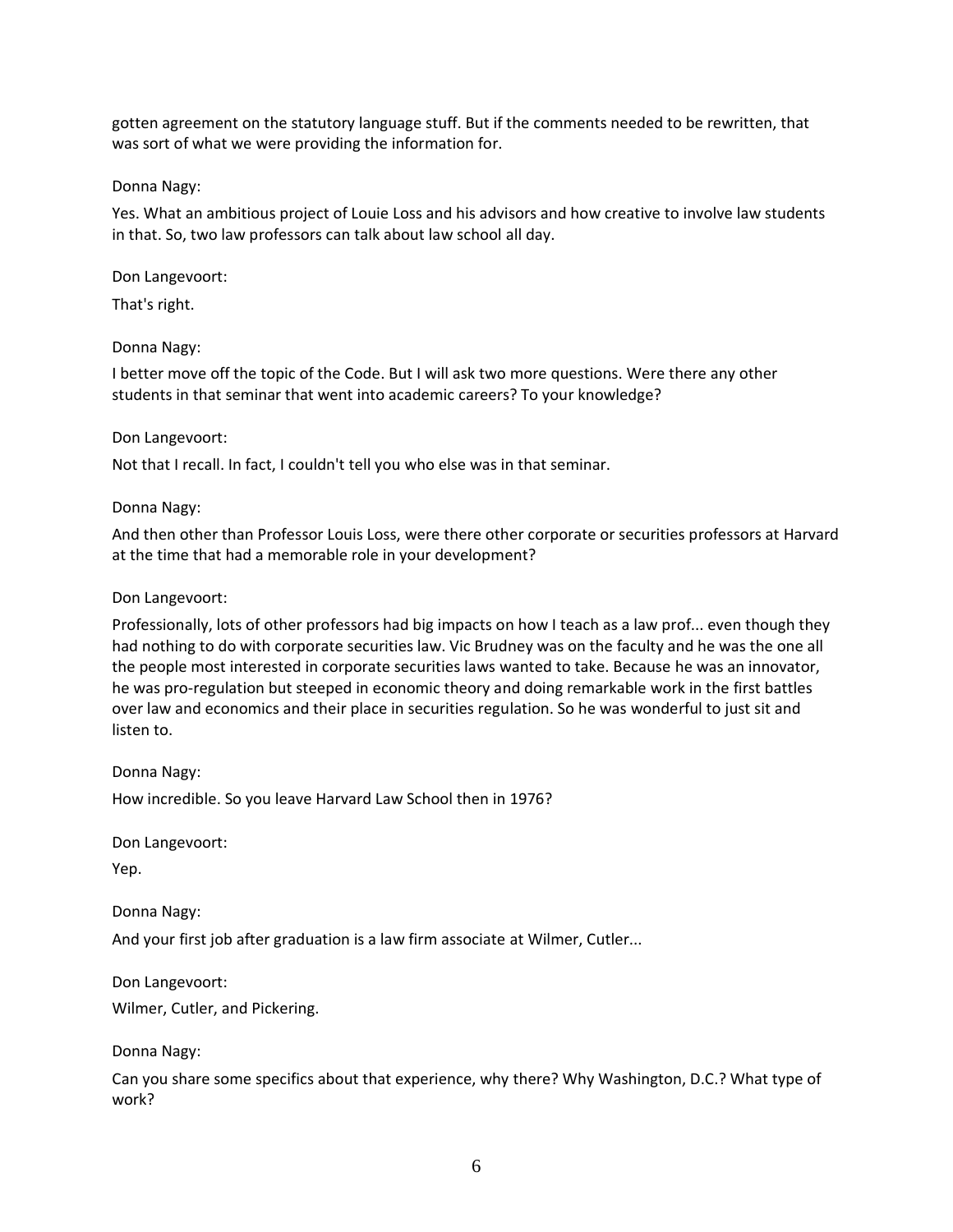Yeah, all of the above are really interesting.My summer associate job, second year in law school, was at Cravath in New York. And I expected at that time, since I liked corporations and liked this stuff, well what else would you do except go to New York City and become a deal lawyer? And I was all set. Got an offer from Cravath, was about to accept it and then realized I didn't like transactional work very much. I was more interested in the intellectual side of all of this. And it was getting late, everybody had had their job offers and I had my job offersAnd somewhat funny story, Cravath had a relationship with Wilmer, Cutler and Pickering for referring work that was more appropriately done in New York as opposed to Washington, Washington as opposed to New York, and everybody from Wilmer would be invited up to the Cravath party each summer. I had now heard of Wilmer, Cutler and Pickering and these people seemed nice and that was very much Washington rather than New York City. And they were talking about doing projects that were not just deal documents. So very lazily I said, "Okay, I'll go to Washington," and I know one firm there. So there it is. That's how I ended up.

### Donna Nagy:

For securities litigation, for securities enforcement in the '70s what a wonderful place.

### Don Langevoort:

What a wonderful place, but there were only 35 lawyers there at the time and very much an attitude that associates do not specialize. There were no departments. In my first week there, I was told you're going to work on a first amendment brief before the Supreme Court. CBS was one of Wilmer's clients. So you do first amendment. And then discovered a couple of securities people, Art Matthews and Mike Klein, who might need some help. And then there's this international arbitration. And the more partners you worked with, the better. No coherence whatsoever. It was just, you'd be good at this and you'd learn something. But it turned out that I became good friends with Art and Mike and asked for as many securities projects as I could while I was working on arbitrations and first amendment and other things like that.

### Donna Nagy:

So Art Matthews would have been developing an SEC enforcement type practice at Wilmer. He had left the Commission at that point and...

Don Langevoort:

He had left-

Donna Nagy:

Years before? The SEC Enforcement Division …

#### Don Langevoort:

... a few years earlier. He was building what he wanted to be the elite securities practice in Washington. So Manny Cohen, who had been the chairman of the SEC, came to Wilmer as of counsel Al Sommer, one of the great commissioners of all times was brought in, too. So they were growing the securities practice, but it was mostly Art and Mike, and in the end, those were the survivors who built what we know today as one of the best securities practices anywhere.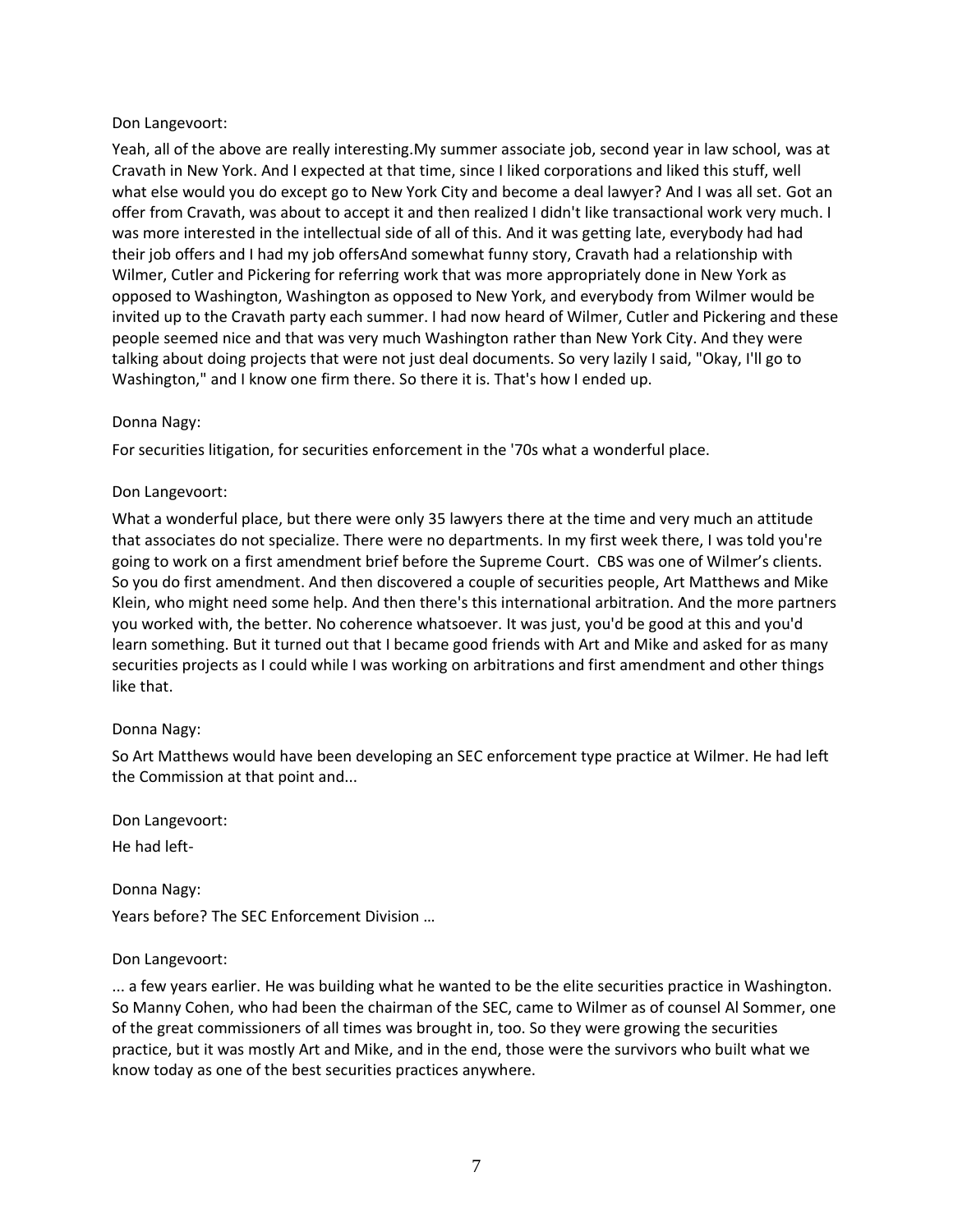## Donna Nagy:

Absolutely. Absolutely, with several SEC legends, particularly from enforcement.

Don Langevoort:

Yes.

Donna Nagy:

Then you're there at Wilmer for about two years. What prompts your decision to apply for a position at the Commission?

## Don Langevoort:

By that time, just like I learned I didn't want to be a transactional lawyer, at Wilmer I was not sure I wanted to be a practicing lawyer at all. And my academic instincts had gotten me to say-

Donna Nagy: I see a funneling here, of sorts.

Don Langevoort:

Yes.

Donna Nagy:

Okay.

Don Langevoort:

At that time, I decided I was going to go into the teaching market. I had no idea what that meant, but I was going to go into the teaching market. And I read an advertisement in the Legal Times of Washington, SEC Office of General Counsel looking for staff attorney for the Federal Securities Code project. And I said, "Oh, okay." I want to be an academic. Here's somebody trying to rewrite the entirety of the securities laws. Here's somebody needing help with the Federal Securities Code. I know Louie Loss, we've been in contact ever since my graduation. So this is too coincidental not to pursue. So I told both Mike and Art Matthews, I was going to do this and they were thrilled. Their view is spend time at the SEC sometime in your career, you owe it. So that was fine with them if I wanted to go there, which meant my references were Louie Loss, Art Matthews, Mike Klein. For a staff position in the Office of General Counsel, that's a pretty good.

### Donna Nagy:

It sure is.. And you went into the interview knowing what the Federal Securities Code was.

Don Langevoort:

Knowing what it was, in fact, knowing more than some of them.

### Donna Nagy:

Correct. Very interesting how that came full circle.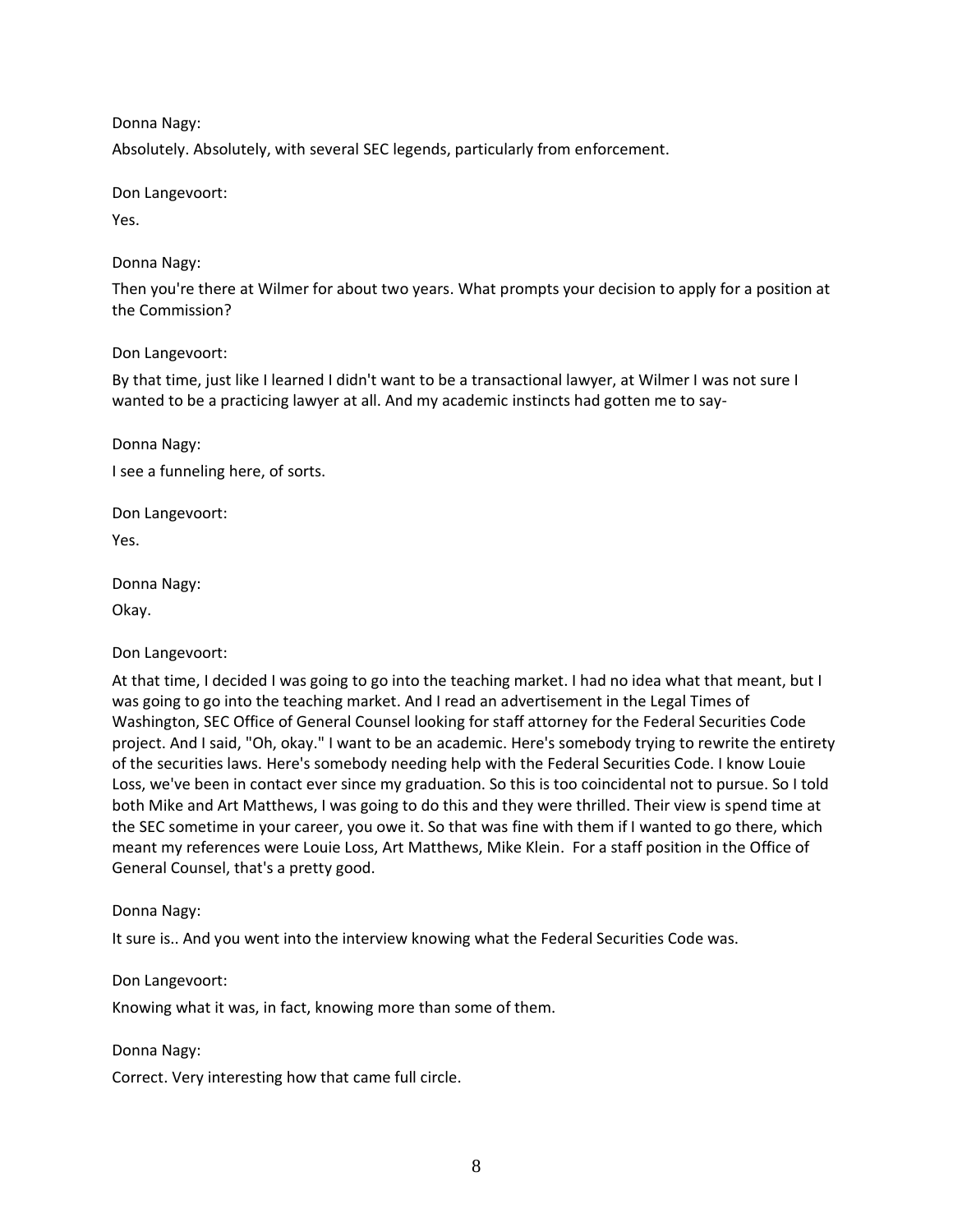Right. And it turns out, and I didn't know this, that Ralph Ferrara, who was the General Counsel at this time, had taken what I later learned to be the controversial step of building a policy planning unit in the Office of General Counsel. The operating divisions assumed policy planning was their assignment based on specialties. Why was the General Council Office doing this other than to grab a little power and authority? So it turns out Bob Pozen, who later on went on to an extraordinary career at Fidelity and Mass. Mutual, was the deputy heading this up. So he was the one I interviewed with. He had been a law professor at Georgetown and then NYU before going to the SEC for a little while. So we hit it off wonderfully. We were kindred spirits. So yeah, it was very clear the job was mine and I said, what a nice thing to do for a couple of years. In no sense was I cutting back on my desire to be a law professor, but for two years this would be a good project.

### Donna Nagy:

Excellent. So I want to hear more about the policy planning unit under Ralph Ferrara at the Commission. Before that though, to sort of contextualize this again:the American Law Institute adopts the Federal Securities Code in May, 1978, and you're coming on then at the SEC to work on the next phase of this project?

Don Langevoort:

Right.

Donna Nagy:

So explain what that work was.

Don Langevoort:

Yes. I later learned the motivation. I don't think we ever discussed this in my interview with Bob. Loss and his advisors had taken the key staff members in Congress and made them consultants or observers to the Code project. All with the view that they would know the Code so well they would just walk to Bill Proxmire on the Senate side, Harrison Williams on the Senate side, John Dingell on the House side and say, "We've been watching this for a decade now. It's brilliant. Adopt it." Of course, Washington doesn't work that way. And basically Dingell and Proxmire, who were the two key members of Congress on Securities related matters circa 1978, said this project isn't going to go forward as a legislative proposal, you can imagine jaws dropping, unless the SEC endorses it formally.

#### Don Langevoort:

And the SEC, for good reasons, had not been involved in this project. This was purely private. And so Harold Williams, who was the chairman of the SEC at the time, agreed under prodding from Dingell and Proxmire, to take whatever time was necessary for the commission staff to learn the code and decide whether to endorse it. It was estimated that this was going to take a couple of years. Loss was furious. He was not expecting this twist-

Donna Nagy:

He hadn't banked on a holding period of...

Don Langevoort: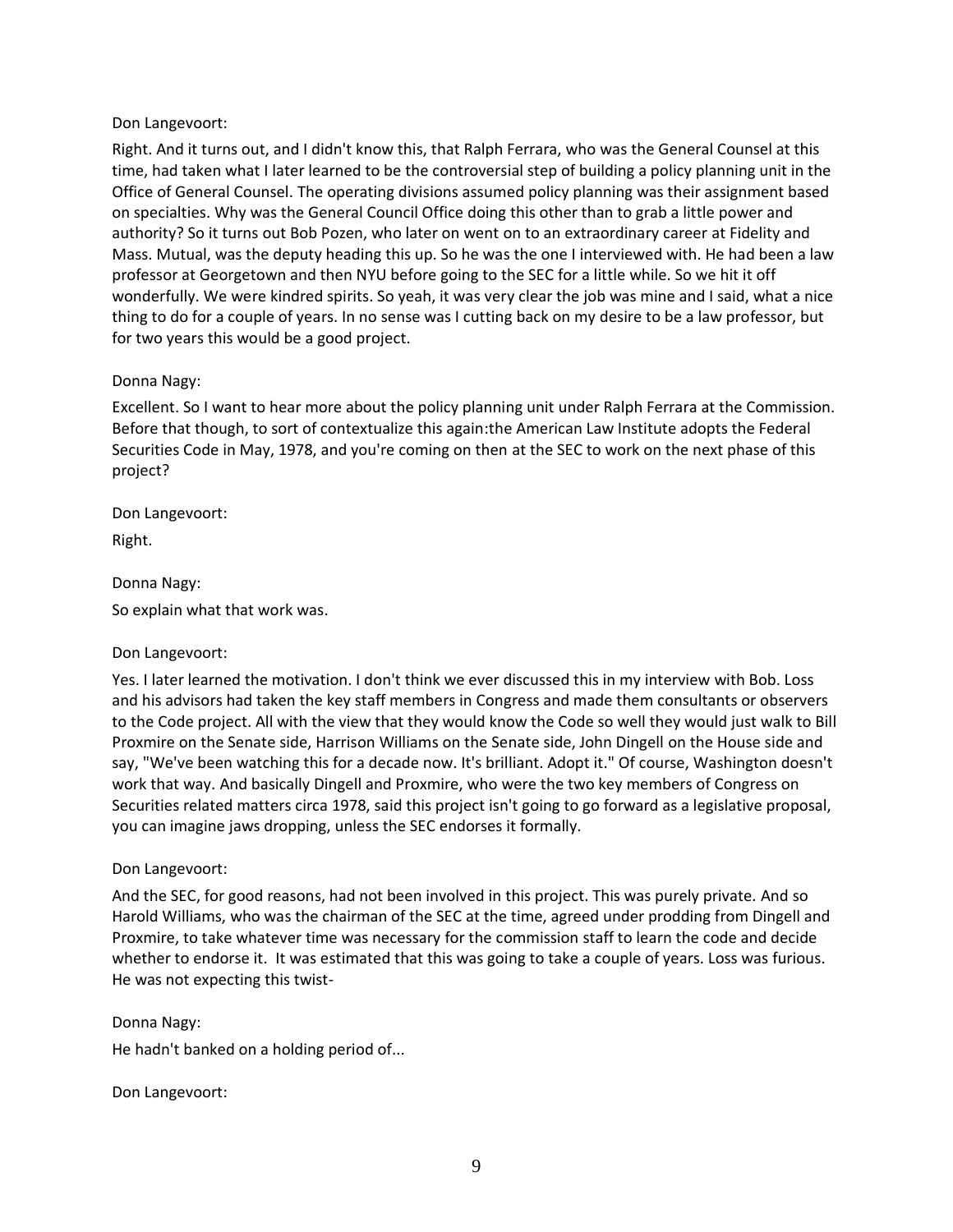But Harold Williams gave the General Counsel's Office the responsibility for coordinating a thorough staff review of the entire Code. So I it turns out was hired to be the staff person-

Donna Nagy:

The quarterback, essentially.

Don Langevoort:

Who would coordinate... Well that's, that's inflating my importance. Waterboy might be the opposite end of it. But I was the one to make sure that there was a person in every division who would spend time learning and I was there to answer questions for them. And then ultimately the staff views would be consolidated under the direction of our group in the General Counsel's Office.

Donna Nagy: So you were special counsel?

Don Langevoort:

Ultimately promoted special counsel, but as the person to do this. And it turns out, and this was nice happenstance, Louie Loss very much wanted, and his key advisors very much wanted to be, involved in the Commission learning process. So there was a working group set up of Code advisors, and I was the coordinating person between the Code advisors and the staff. So that was really fun to watch-

Donna Nagy:

And you were then able to now work with your mentor-

Don Langevoort: Milton Cohen, yes.

Donna Nagy: ... and Professor Loss again.

Donna Nagy: So, how wonderful for that to come full circle.

Don Langevoort: Yeah.

Donna Nagy:

So, the SEC eventually does endorse the Federal Securities Code in that way. And then, it is now destined to the Hill.

Don Langevoort:

Well, yes and no.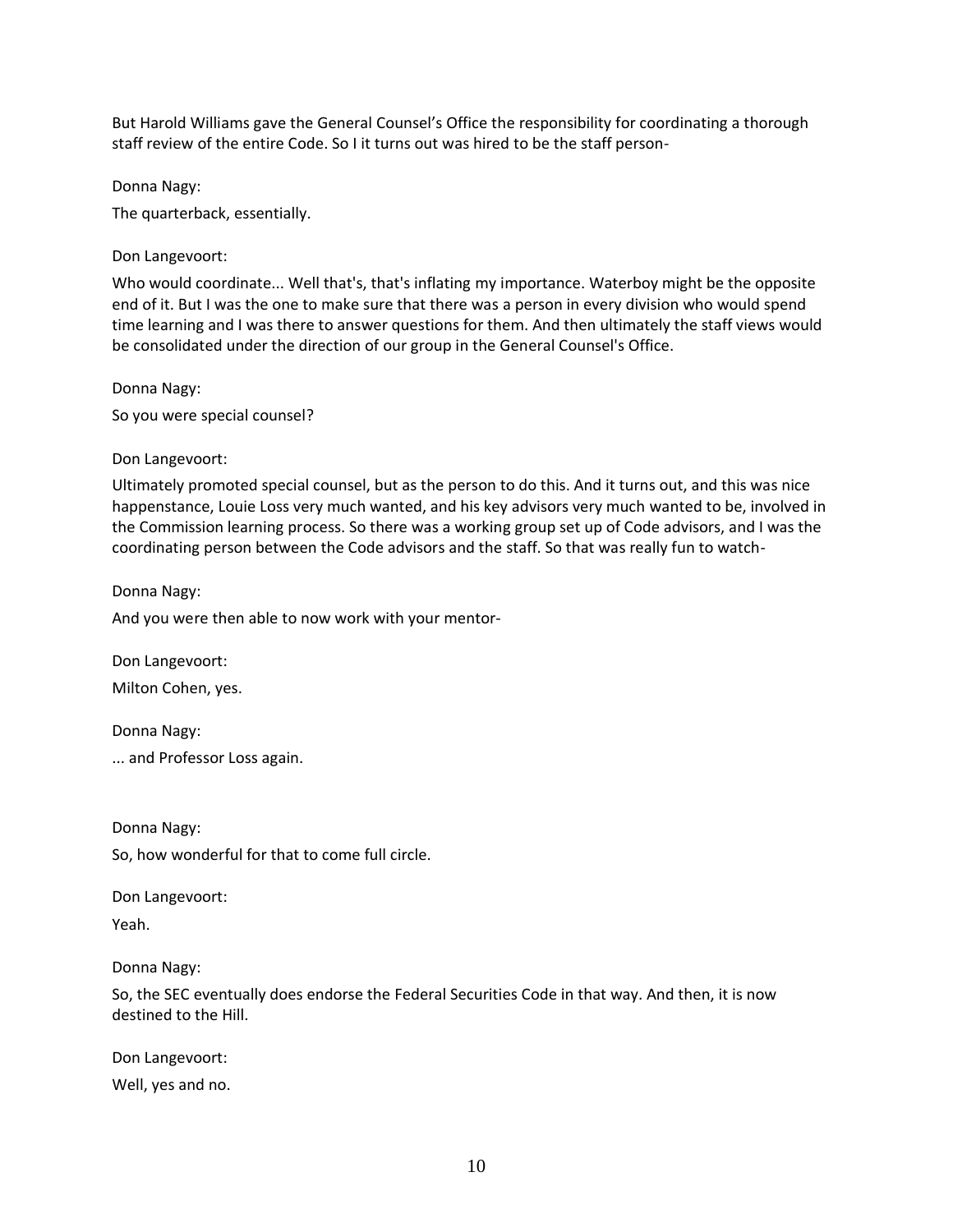Donna Nagy: Yes and no. Okay.

Don Langevoort:

In the sense that, as the two years transpired, not surprisingly, people at the SEC found lots not to like in the Code. And our job at General Counsel's Office was to see if the advisors would rewrite the Code to address these concerns. And the answer was sometimes yes, most of the time, yes.

Donna Nagy:

Okay.

Don Langevoort:

Especially if it were technical kinds of things. The staff really knows its stuff and made some good catches. But, on big issues, occasionally the code drafters would come back and say, wait a minute, this is the heart of the code. We can't change this. And the SEC said, but if you want our support, you got to change it. And what happened in the end was the commission voted unanimously to adopt the code with a schedule of disagreements that each side agreed Congress would have to resolve.

Donna Nagy:

Okay.

Don Langevoort:

Because there was no way of coming to a consensus. So, I think there were 30 or 40 scheduled items. Yeah.

Donna Nagy:

So, someone could have gone over to the Hill and continued the work on the resolution of the disagreement.

Don Langevoort:

Absolutely.

Donna Nagy:

Okay.

.

Don Langevoort:

And, it turns out, I think this would have been okay with the members of Congress who, in the '70s, were in charge of securities legislation. In the end, what did in the Code, because it never did get started,

Donna Nagy: Right.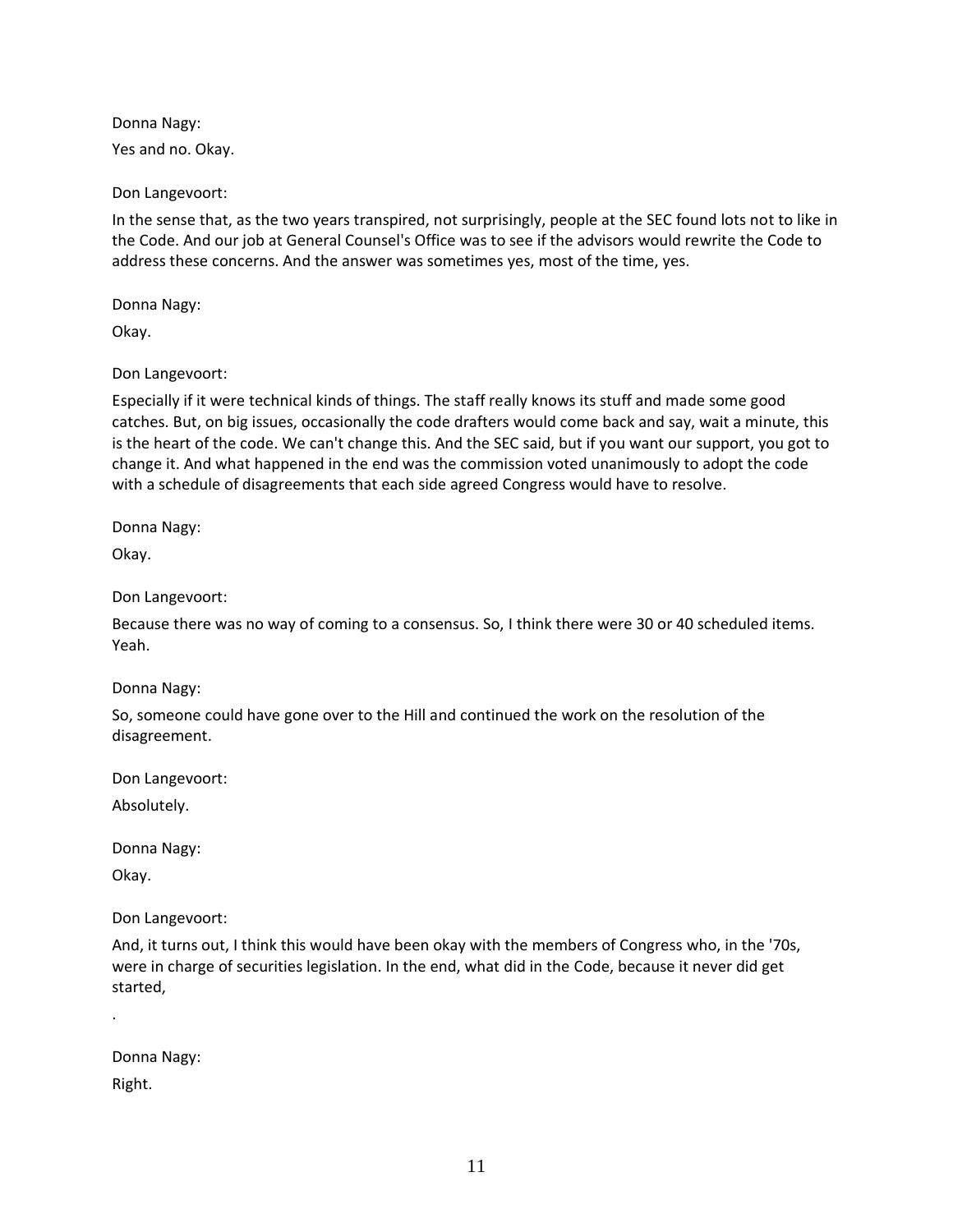Was a political shift. And by this time, the gray eminences of securities laws were graying considerably. And they had made sure they controlled this process. So, now younger people were coming up in the world of securities and weren't just going to say, well, because Milt Cohen, Milton Kroll, and Louis Loss said that, then that's the way the law ought to be. There was also now a more conservative movement in the Supreme Court.

Donna Nagy:

Right. Right.

Don Langevoort:

And, whereas it's probably true that in 1973. '74,' 75 when the code was being drafted, it was delivering some good things to the business community.

Donna Nagy:

Yes. Don Langevoort:

Now, the Supreme Court, in Hochfelder, in Santa Fe, was delivering some goodies as well. And they weren't reflected in the Code.

Donna Nagy:

Right.

Don Langevoort:

In fact, in many ways, the code went back to security's law as it was in the Second Circuit, 1960s.

Donna Nagy:

Yes.

Don Langevoort:

A very romantic process of reading purpose into text.

Donna Nagy:

The Code did not reflect the series of retrenchment measures that the Supreme Court began to implement.

Don Langevoort:

Right.

Donna Nagy:

That makes sense.

Don Langevoort:

So, now we have the Reagan election in 1980.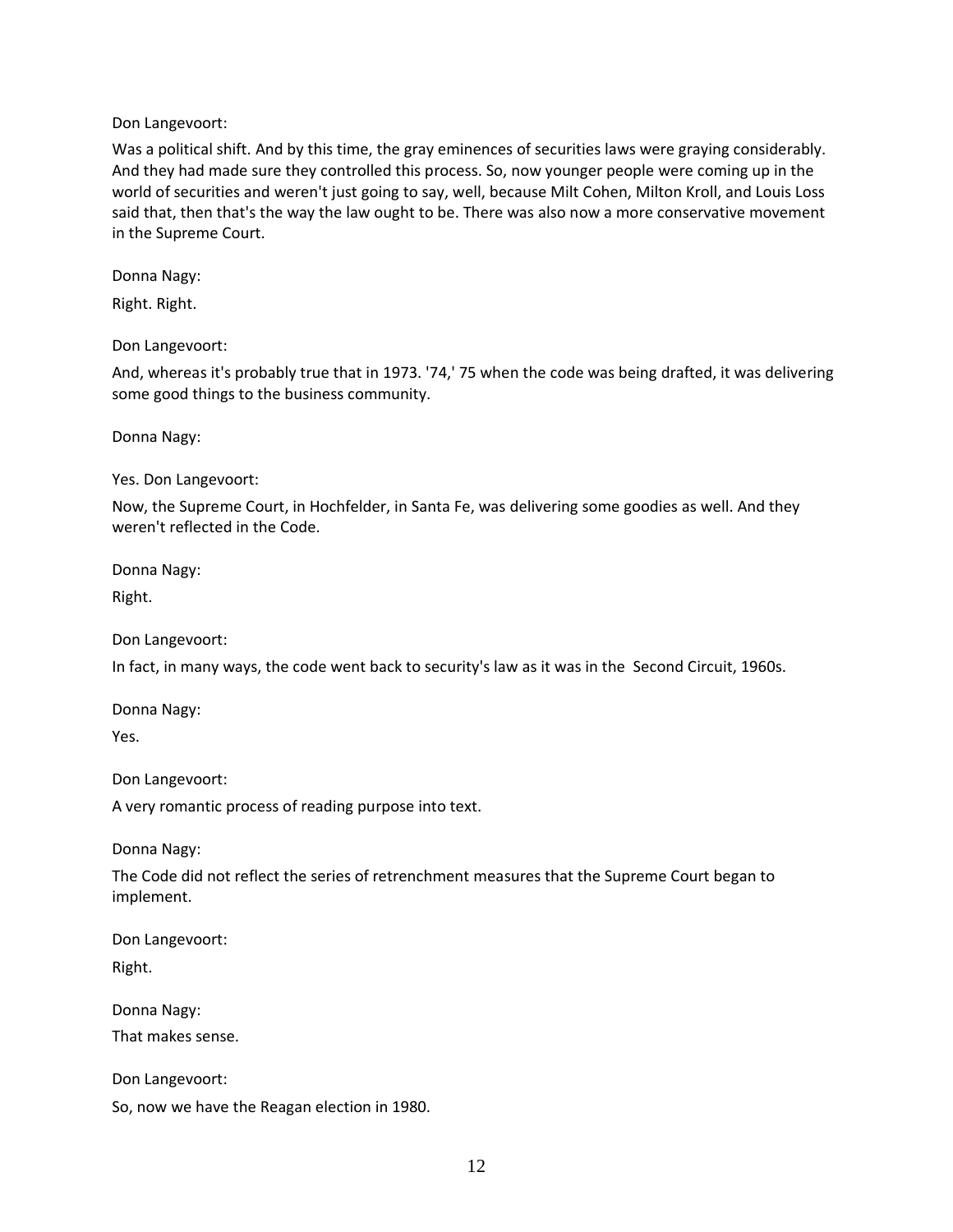Donna Nagy:

Yes..

Don Langevoort:

That didn't happen until after everything I'm describing.

Donna Nagy:

Right.

Don Langevoort:

Had occurred. But politics are changing. The view of what regulation is had moved on from the '60s early '70s sense of if it's securities regulation, it must be good.

Donna Nagy:

Right.

Don Langevoort:

And, if it's on the hands of Louis Loss and Milton Cohen, it must be better. Yeah.

Donna Nagy:

And now, we have skeptics on the Hill.

Don Langevoort:

Skeptics, turnover, Harrison Williams is indicted. You lose some of the people who were involved as observers. So, there are new people. And, to them, the idea of sitting down and rewriting all of the federal securities laws wasn't appetizing.

Donna Nagy:

I see. Don Langevoort:

And, in the end, the code goes nowhere on the Hill. Now, Louie Loss, to his dying day, wants everybody to point out the many ways in which the code did have an impact. And it's true, in the '80s in particular, on many rulemaking projects.

Donna Nagy:

So, if you can provide on example.

Don Langevoort:

Yeah. So, integrated disclosure and shelf registration were taken from the Code. Insider trading law came to reflect some of the ideas that were in the Code. Many, many places the code got cited. But now, we sort of have lost that history. So, the influence was there, but it was never what Louie Loss dreamed of.

Donna Nagy: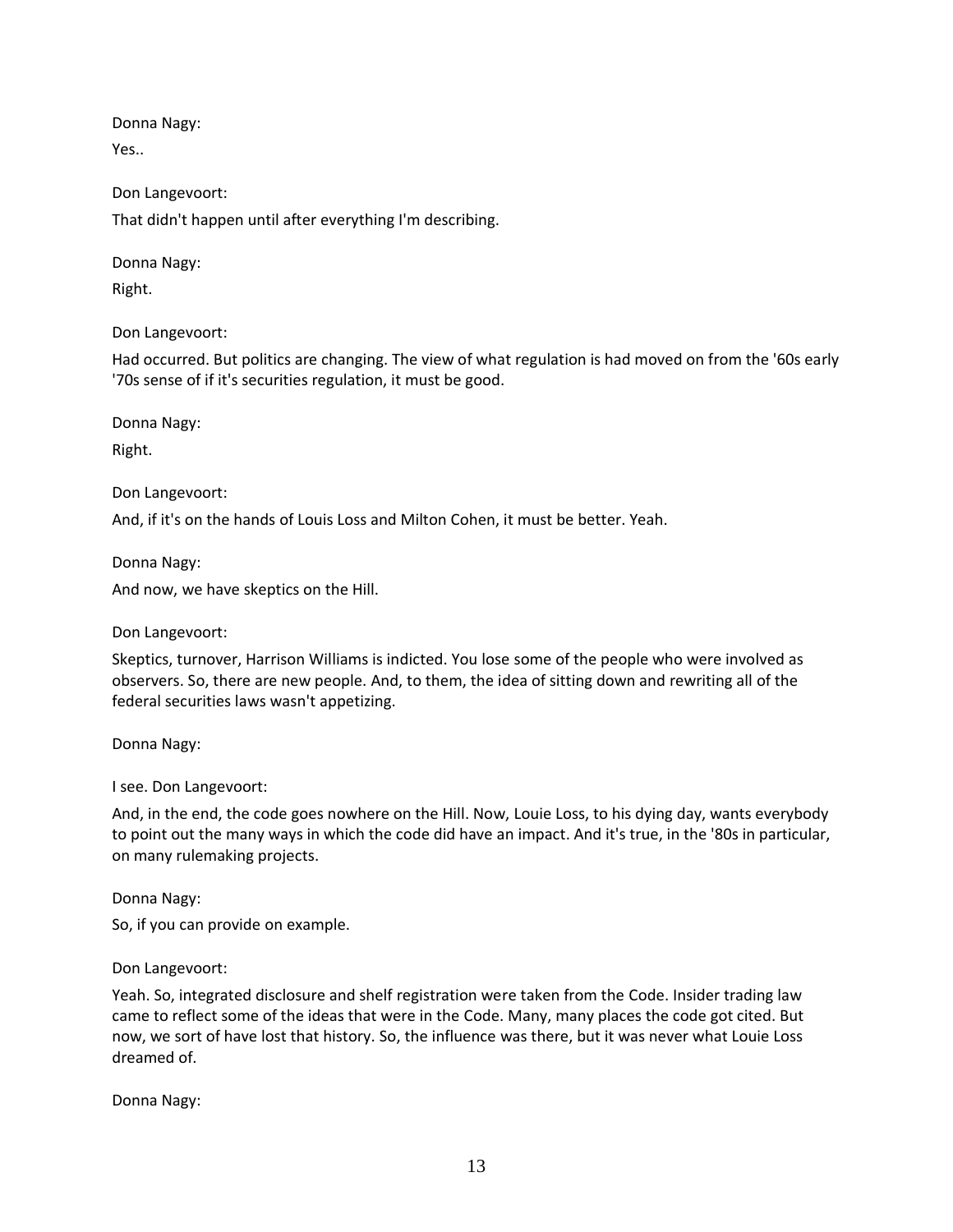Yes. .

Don Langevoort:

Which is the true codification.

Donna Nagy:

We have lost much of the history, which is why opportunities like this to rewind and memorialize is so important.

Don Langevoort: Mm-hmm (affirmative).

Donna Nagy:

So then, time-wise here, we're in 1979, 1980 where the realization that this was not going as planned on the Hill.

Don Langevoort:

Yeah.

Donna Nagy:

So, you have a portfolio now that needs other things at the Securities and Exchange Commission.

Don Langevoort:

So, at that point, it was why am I here?

Donna Nagy:

I see.

Don Langevoort:

But this had been happening slowly enough that Ralph Ferrara and Bob Pozen knew that my work had been finished on the Code.

Donna Nagy:

Okay.

Don Langevoort: So, put me to work elsewhere.

Donna Nagy:

Okay. So, let's talk. Was some of that on this policy planning unit?

Don Langevoort:

Yeah.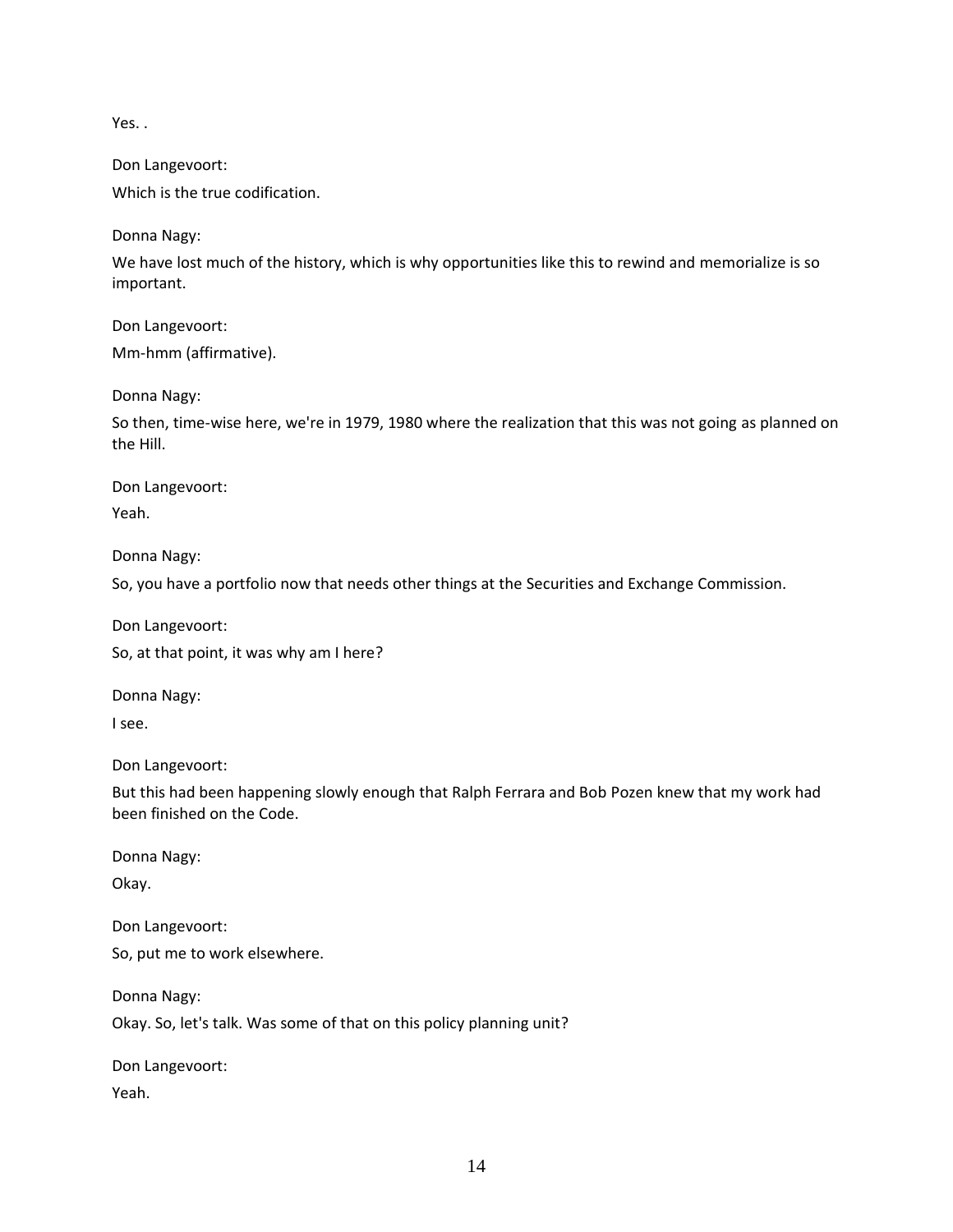Donna Nagy: Okay. .

Don Langevoort:

I was a dedicated person in policy planning, which was distinct from the litigation side.

Donna Nagy:

Okay.

Don Langevoort:

The larger portion of general counsel was still the appellate team that handled the litigation on behalf of the commission, sue or be sued, the many things that a general counsel of an agency have to do. That was all elsewhere. Policy planning was this controversial rump group that would watch everything else that's going on and write memos to the commission if we didn't like or had something to disagree with. So, naturally enough, what I had been spending most of my time on the code, I was becoming quite familiar with the thinking inside the agency such as insider trading, which was one of the hot button scheduled issues on which there could not be agreement. In order to get as close, we had been spending lots of time talking to all the divisions about what would an insider trading statute look like.

Donna Nagy:

I see.

Don Langevoort:

So, and I was the one with the file on that.

Donna Nagy: Okay.

Don Langevoort:

Meanwhile, and this is nicely archived in the Historical Society materials, Dick Rowe, who had been the head of Corporation Finance, decided to move forward with a tender offer insider trading rule because the SEC has rulemaking authority under the Williams Act that it didn't have on other subjects. And let me go back a little bit. In the code, Loss didn't want and was unable to get support for going any further than what today we regard as a classical theory of insider trading, which is if you're a true insider.

Donna Nagy: An officer, a director.

Don Langevoort:

An officer, director, or somebody with connections to officers and directors.

Donna Nagy: Right.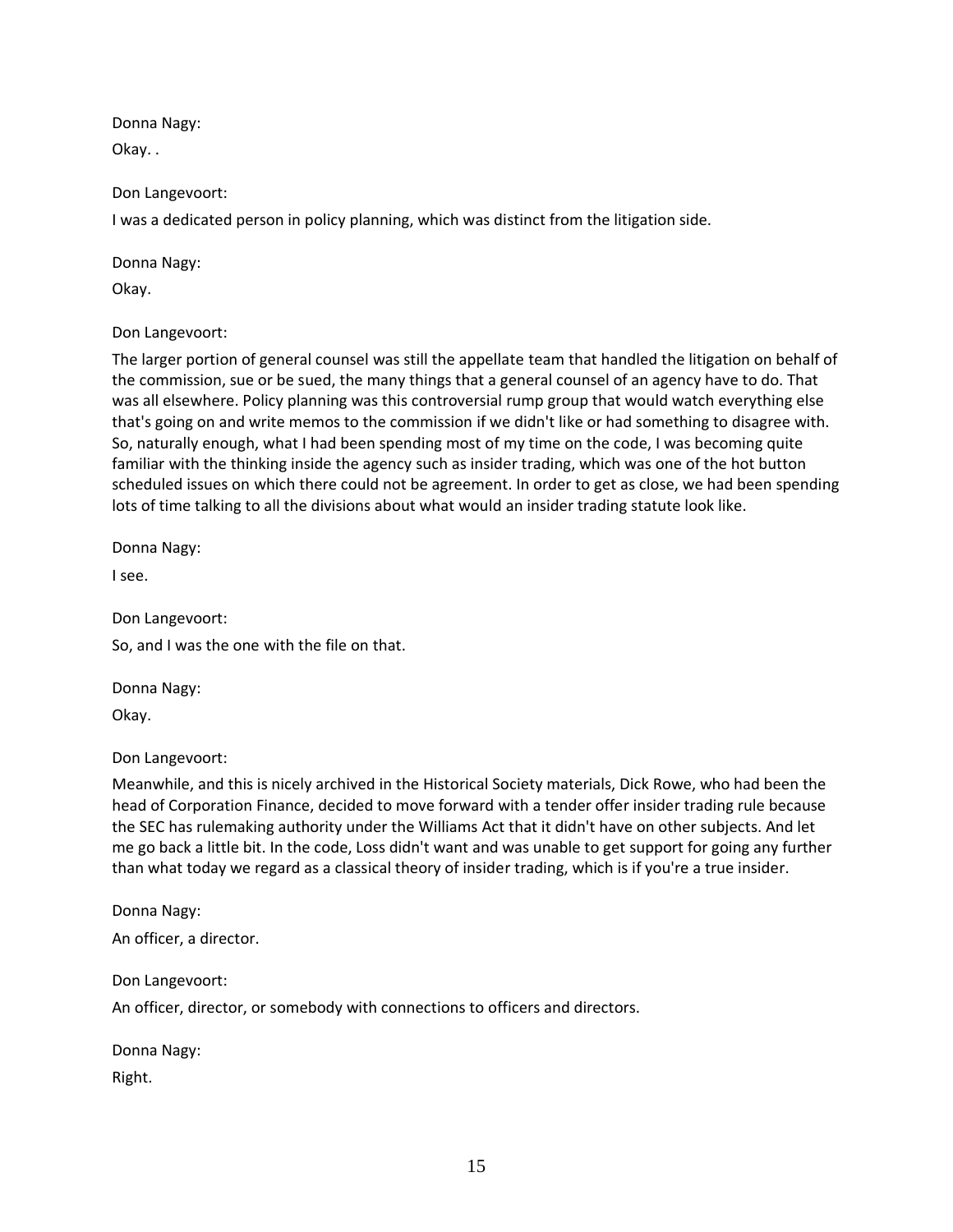You were not able to trade. So, Texas Gulf Sulphur was good with them. But what was called market information trading at the time, and there were famous Law Review articles on the subject, they just drew the line and said, we're not going to codify that. There was a catchall provision at the very beginning of the anti-fraud section of the code that gave courts power to call things fraudulent. And Loss pointed out, if someday somebody wants to make market-based insider trading illegal, use that. But that defied the idea of the code. Why have a Code if you're then going to say, all that's interesting is left to the generic discretion of the court. So, it was generally known that, in market information overwhelmingly, tender offer related market information was the most valuable, was the most sensitive.

Donna Nagy:

And that's because the price of shares goes up dramatically.

Don Langevoort: Goes up dramatically.

Donna Nagy: So, a little bit of money can make a lot of money.

Don Langevoort:

A lot of money, exactly. So, it was hyper-material. And Dick Rowe, and he tells this in his oral history, decided to move forward with a tender offer insider trading rule. That immediately sets off battles. And, obviously, the general counsel's team thought this was really interesting and, frankly, thought general counsel's office ought to have a big say in what insider trading ought to look like. Enforcement wanted no part of any rule, any statute, or anything like that.

Donna Nagy:

Right. So, this project eventually becomes Rule 14e-3.

Don Langevoort:

Eventually does. And battles are going on on issues like what we then called Chinese walls. What happens if one person in a financial services firm knows the information, another person in that firm executes a trade that turns out to be profitable? They don't necessarily know what each other knew, but the firm itself is both the trader and the knowledgeable person.

Donna Nagy:

Right.

Don Langevoort:

So, that was a big issue that the Commission was worrying about generally. It turned out that this was a project going nowhere as long as the divisions were at each other's throats.

Donna Nagy:

Yes.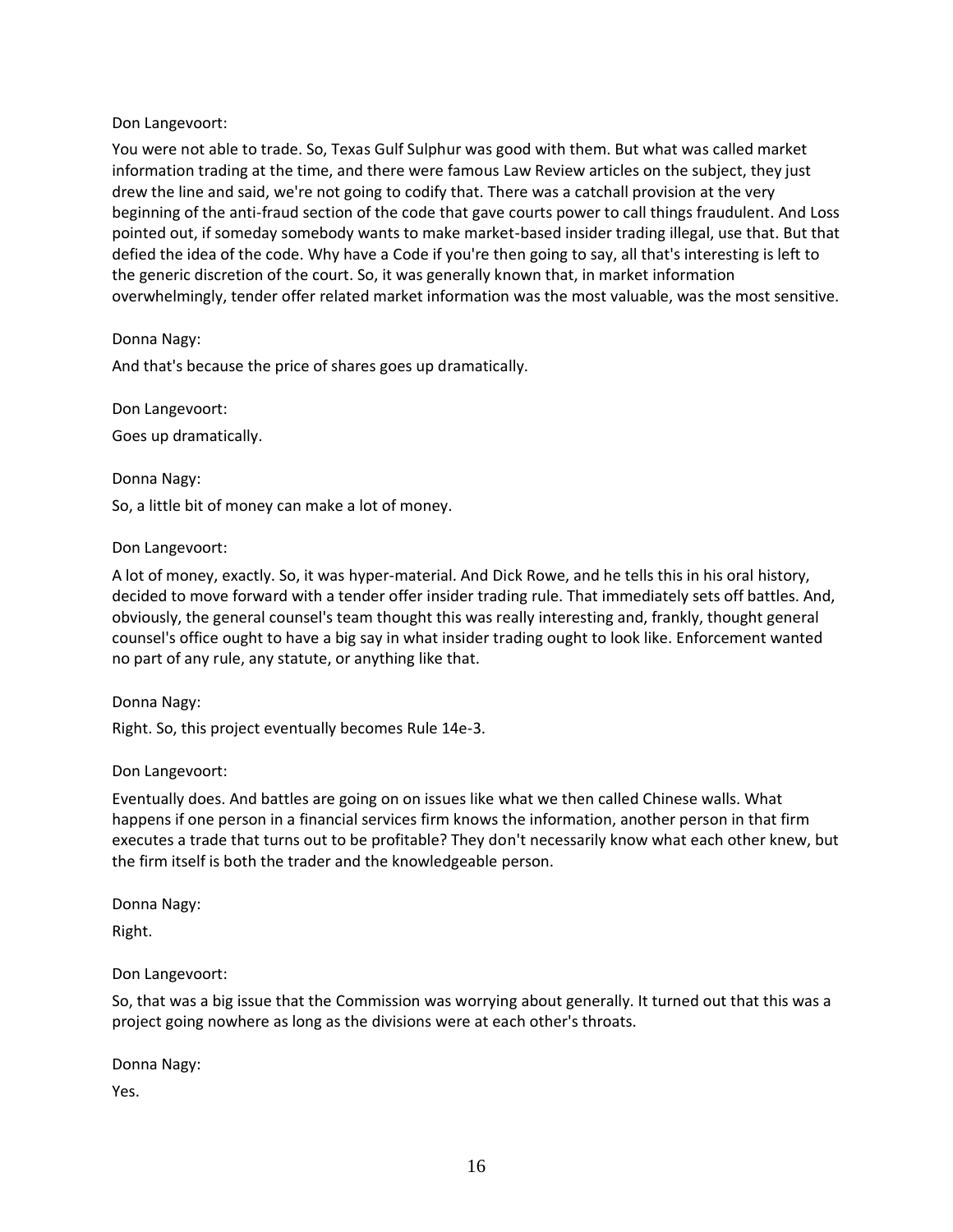And that's what essentially was happening. So, I got thrown into this because they were at each other's throats for exactly the same reason that precluded agreement on the Code's insider trading definition.

### Donna Nagy:

So, typically one would imagine the Division of Enforcement at the Securities and Exchange Commission was looking for a very broad anti-fraud provision that would capture much insider trading, in the context of tender offers. Because, as you said, that's the authority that gave the Commission the power to adopt the rule.

Don Langevoort:

Right. Yes.

Donna Nagy:

It had to relate to a tender offer. It was under the Williams Act.

Don Langevoort:

right. And Stanley Sporkin, who was director of the Division of Enforcement at the time, was very much committed to "let me have 10b-5 and I can deliver good results." Put it up for political haggling, as the code was going to do, or writing a rule as the Division of Corporation Finance wanted to do, was necessarily going to tie his hands. And he was strongly opposed to anything that might tie his hands. Now in retrospect, we now know the Supreme Court made such a right turn.

Donna Nagy: Right. And we'll talk about the right turn in-

Don Langevoort:

That...

Donna Nagy:

Yeah.

Don Langevoort:

But Stanley should have seen that coming and didn't.

Donna Nagy:

Yes.

Don Langevoort:

He was wedded in the the cases of the '60s and early '70s like Capital Gains. And that's what gave him such confidence that you didn't want anything more than the generic statements you find in section 10(b) and rule 10b-5.

Donna Nagy: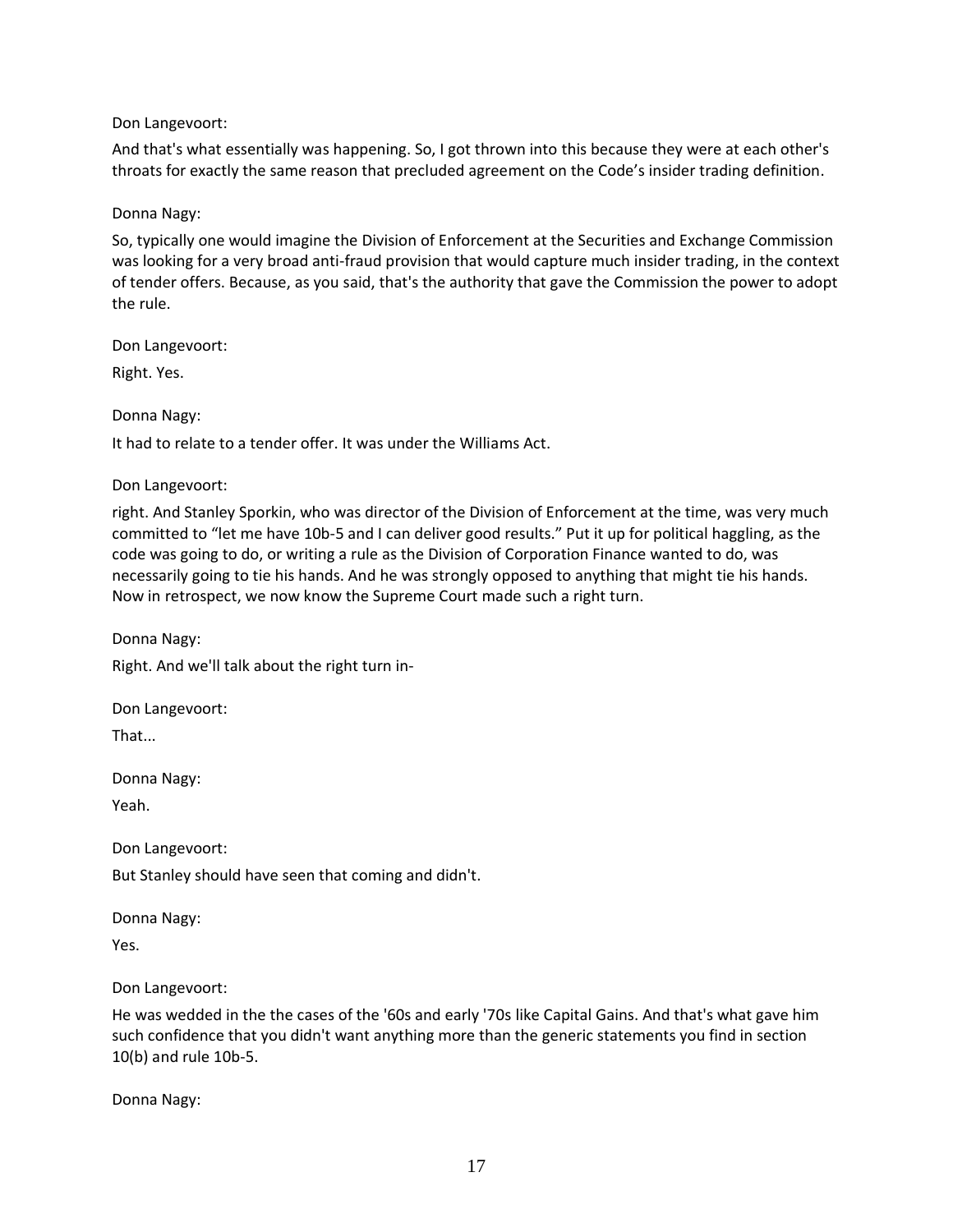So, you mentioned the Texas Gulf Sulfur Second Circuit decision, which was 1968. The Second Circuit resoundingly not only sustains the liability of the officers and directors, but also an employee is one of the defendants in that case. They're all traditional insiders as you point out, but there is certainly language in the Second Circuit opinion that talks broadly about equal access to information and the justifiable expectation of the investing public.

Don Langevoort:

Mm-hmm (affirmative).

## Donna Nagy:

And that, no doubt, was some of what prompted Stanley Sporkin into believing that the language that the Second Circuit puts forth in the opinion is broad enough to cover, not only the tender offer outsider situation, but the proverbial two people in an elevator who overhear type situation where just any lucrative information is being discussed. The overhearer would be prohibited from trading under the broadest view of unequal access.

Don Langevoort:

And here you can see the dots starting to connect.

Donna Nagy:

Yes.

Don Langevoort:

Because 1968 was the beginning of the Code project. And David Ruder, who then was a relatively young law professor, but very much up and coming and fairly conservative, wrote a Law Review article when Texas Gulf Sulphur came out saying all that stuff about equal access is dicta that the court didn't really mean it. And, when you read the case as a whole, rather than just those sentences, you see a very different, more conservative posture.

Donna Nagy:

Yes.

Don Langevoort:

Ruder becomes the point person for insider trading on the code project. So, when I said before that the code circumscribes insider trading to the classical fiduciary type approach, that was a very deliberate decision. And Loss was committed to it. That's why we never got anything further.

Donna Nagy:

I understand.

Don Langevoort:

So, meanwhile, inside the agency, Stan Sporkin, Ted Sonde, Ted Levine, his key lieutenants all are seeing the better opportunity in a broad 10b-5 approach. They are pushing cases forward that tests the limits. And so, you can see why they're looking at the code project as, in a way, an attack on the administrative discretion that they feel was appropriate.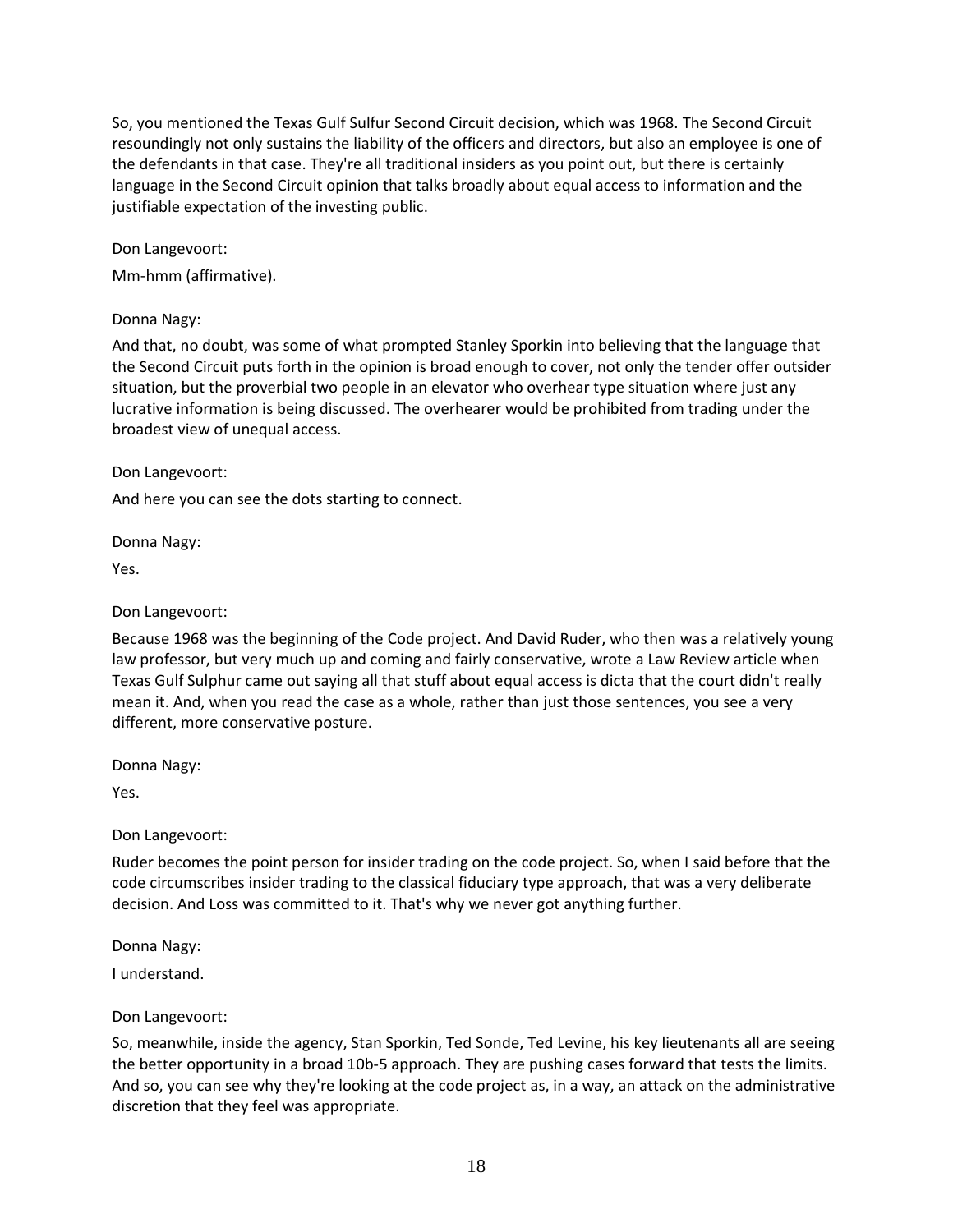### Donna Nagy:

So, that's a great entree into talking about the Supreme Court's decision in 1980 in Chiarella versus United States. So, as you know, this spring is the 40th anniversary of the Supreme Court's landmark decision. The SEC Historical Society, the Indiana University Maurer School of Law where I teach, and the NYU Pollack Center for Law and Business will be co-sponsoring a program that brings together many of the distinguished lawyers who were involved in that case. I am happy to say that you are one of those distinguished lawyers, at least in terms of the aftermath of that case. And we'll talk about this. So, I'm going to use some of our time together to take a deep dive into that Chiarella history.

Don Langevoort:

Okay, sure.

## Donna Nagy:

So, I'm guessing that over the course of your career as a law professor, you've taught the Supreme Court's Chiarella decision at least 50 times, maybe double that, depending on whether you teach it in corporations and securities regulation. So, can you please recount its basic facts?

## Don Langevoort:

Sure. And the important thing to remember as a preface is this as United States versus Chiarella, this is a criminal prosecution, thus not in the hands of the SEC.

Donna Nagy:

Yes.

Don Langevoort:

So, that's going to make this an interesting story in terms of political and jurisprudential power.

Donna Nagy: The SEC did have a...

Don Langevoort:

Yes.

Donna Nagy: So, the SEC brought the civil-

### Don Langevoort:

The SEC actually, it cracked the case. So, we have Vincent Chiarella, or Chiarella I believe is the actual pronunciation of the name, but his name has been changed ever since, was a printer, a typesetter essentially at a financial printer in New York City. And, under the Williams Act, anyone launching a tender offer has to on day one have available a disclosure document. Back then they were not electronic, a printed disclosure document to satisfy the bitter disclosure obligations under section 14D. And he was able to see what was being said in type. And there were codes but not very sophisticated ones, for the names. But he was able to decode and made some money. Not all that much money but,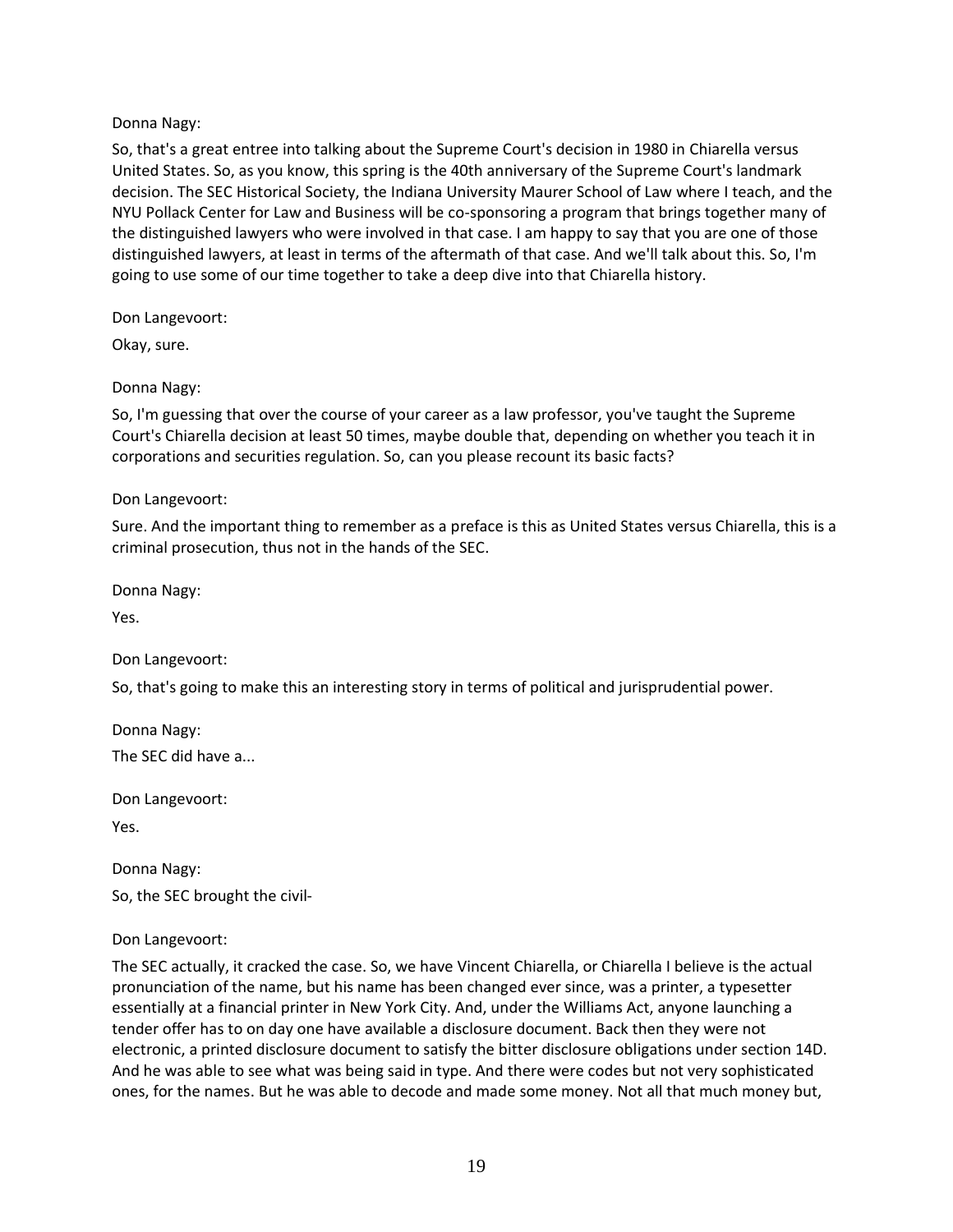for a printer, I'm sure it was considerable, by buying stock in the companies named as target in the schedule 14d-1's. He was caught. There were actually quite a number of financial printer cases going on at the time.

Donna Nagy:

Yes.

## Don Langevoort:

Division of Enforcement brings an action. He quickly settles essentially for disgorgement and I believe an injunction.

Donna Nagy:

An injunction, yes. So, this would have been 1977.

## Don Langevoort:

And that's how most insider trading cases were then, and still are, resolved, by settlement, not litigation. And then, because by this time the press, the media were picking up on insider trading is a great storyline and the money to be made in tender offers and takeovers as a great storyline, the U.S. Attorney's Office decides no, justice had not yet been done with respect to Mr. Chiarella. and they indict.

## Donna Nagy:

So, the SECs complaint and settlement was filed in the Southern District of New York in May, 1977. And then, the U.S. Attorney's Office begins its own investigation, at some point thereafter. Chiarella was brought to trial in the spring of 1978, which is just around the time you're joining the commission.

Don Langevoort:

Yes. Right.

Donna Nagy:

Do you recall when you first heard about the Chiarella case? Was it at that point during the 1978 trial? Or was it later?

Don Langevoort:

First of all, I was on policy planning at this time.

Donna Nagy:

Right. Right.

### Don Langevoort:

This issue, the coordination with the Solicitor General's office, which would be handling this case on behalf of the United States, was on the other side of the wall inside general counsel's office and in the hands of Jack Stillman, Paul Gonson, and his team. So, I am sure I first heard about it when the code project turned to the disagreements about insider trading because so many Supreme Court decisions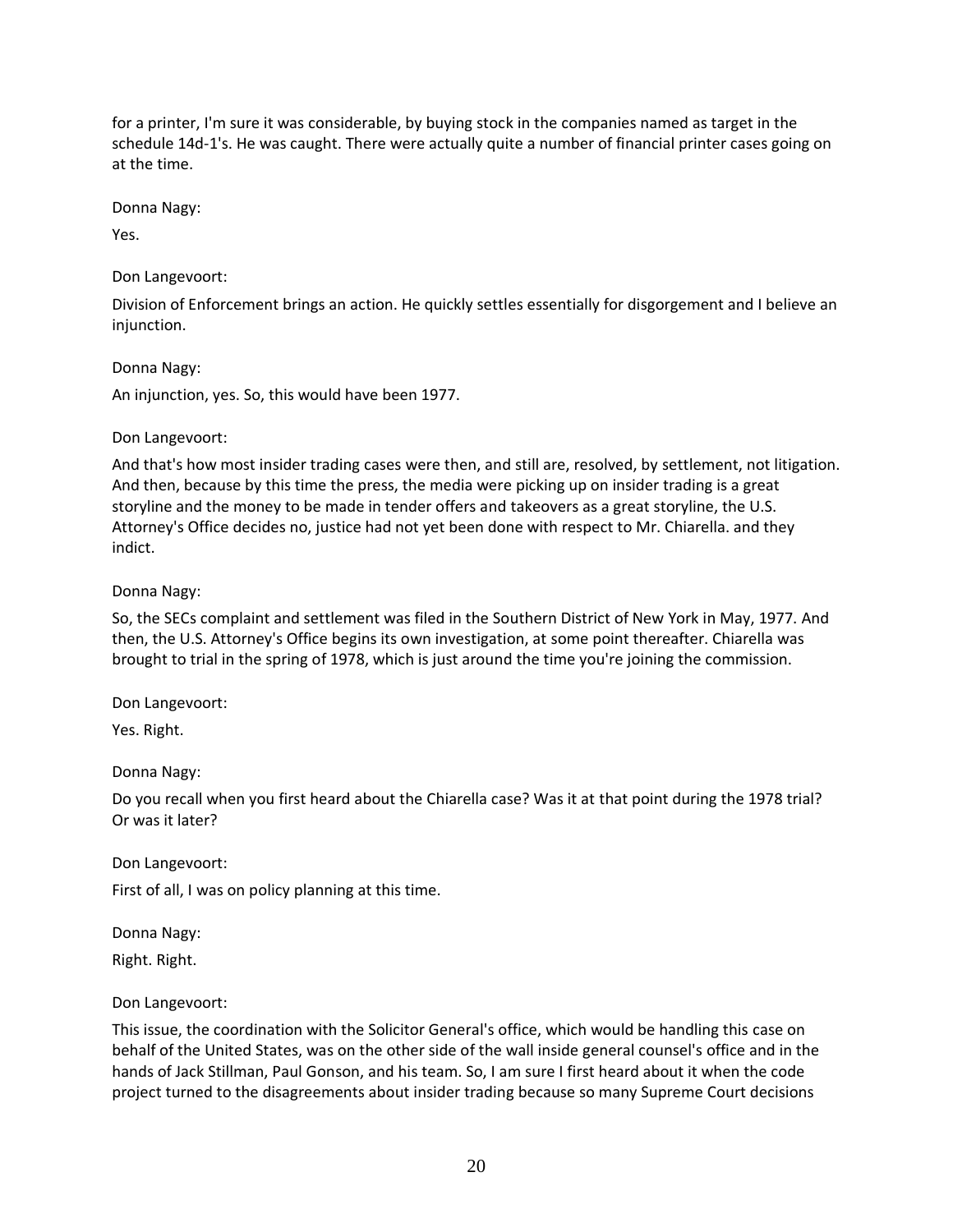were changing the law of rule 10b-5 that that had to be reflected in what the code was doing. And the Chiarella case was clearly going to be a big one in addressing market information and addressing all those issues that the code wanted to stay away from, but now, litigation reality was pushing them in the direction of.

## Donna Nagy:

Right. So, Chiarella is convicted. The Second Circuit affirms on a slight-

Don Langevoort:

In a very interesting opinion.

Donna Nagy: Okay. Why don't you say a few words about that?

## Don Langevoort:

Most people have a recollection that the Second Circuit's Chiarella decision was simply an extension of the market egalitarian story that Texas Gulf Sulfur had a told a decade earlier.

Donna Nagy:

Yes..

## Don Langevoort:

In fact, the Second Circuit's Chiarella decision both disclaims that that is true and quotes all that language, making it very confusing what they were saying.

Donna Nagy:

No doubt.

# Don Langevoort:

But a fair reading was that their decision was much closer to the SEC's original Cady Robert's decision than it was to Texas Gulf Sulfur. And that idea was actually a very comforting one for the SEC. Cady Roberts was its vision of what insider trading should look like. Texas Gulf Sulfur was the Second Circuit's. And the dicta there wasn't dicta the SEC was really pushing. It was something else. So, I think a fair rating of the Second Circuit's opinion, which was very murky, is, if you have a status that situates you close to sensitive market moving information, that special access creates a duty to abstain or disclose to not trade on the basis of that information, expansive enough to reach Chiarella.

# Donna Nagy:

Because he was a financial printer.

### Don Langevoort:

And Chiarella was working for the bidder, trading in the target company stock. But he certainly had a special status because law firms, printers, accountants, and others provide the lifeblood of day to day securities activity. and in the eyes of Judge Kaufman, that was enough to create a duty. So it tries to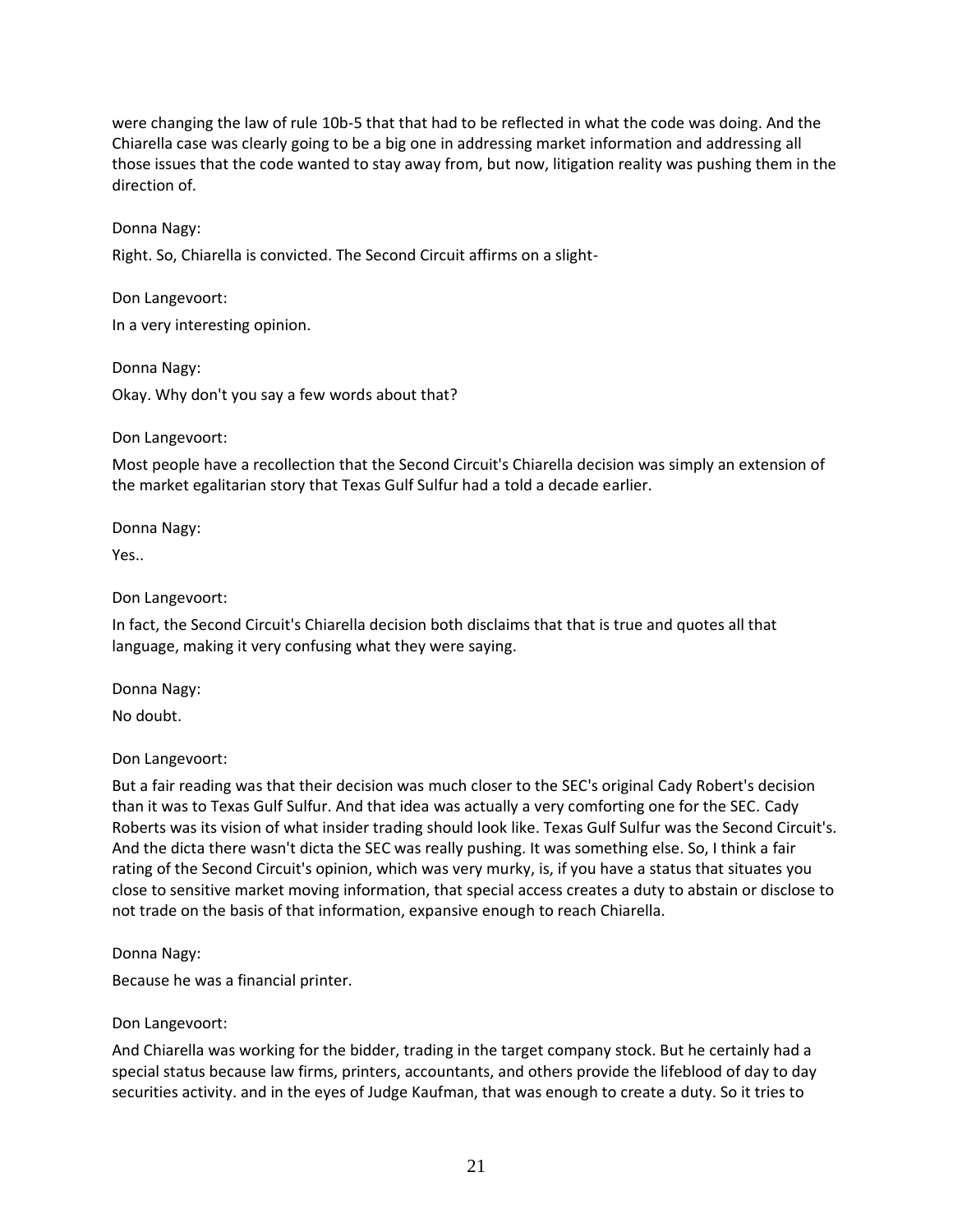dance through this question of where do duties come from without giving a big hug to market egalitarianism.

Donna Nagy:

Yes, fascinating. When reading the Second Circuit's decision, and then reading the Solicitor General's brief after the Supreme Court granted cert, so the merit brief…

Don Langevoort:

Right.

Donna Nagy:

It seems there was a substantial change in litigation's strategy.

Don Langevoort:

Yes.

Donna Nagy:

The justification of the finding of fraud was grounded in the notion of property misappropriation.

Don Langevoort:

Right.

Donna Nagy:

Can you tell us what you remember at the time of that?

Don Langevoort:

Sure. This is when I started hearing noises from the litigation side. Paul Gonson, Jake Stillman and others, because they were, as a matter of standard solicitor general policy invited in as the expert agency. So people from the SEC, even though this was a criminal case, were going to have a role. But then they discovered that the team doing this at the Solicitor General's office, it turns out to be a very famous team, Frank Easterbrook was leading it until just before the filing of the briefs. Other really famous people in retrospect were handling this, and they wanted no part of Texas Gulf Sulphur, Cady Roberts or anything else. They wanted to make insider trading about the protection of property rights.

# Don Langevoort:

That only when there is a misappropriation of the inside information, something akin, and I never realized this at the time, but today we see echoes of this repeatedly, something akin to embezzlement. Is it appropriate to bring in a prohibition against trading while in possession of that kind of information? That's not where the SEC wanted to go. This was becoming of concern in the building, that this 10b-5 duty and one of the core precepts, the prohibition on insider trading, was going to be taken in a very different direction. But that's the SG's brief.

### Donna Nagy:

Right. And so Frank Easterbrook, now Judge Easterbrook.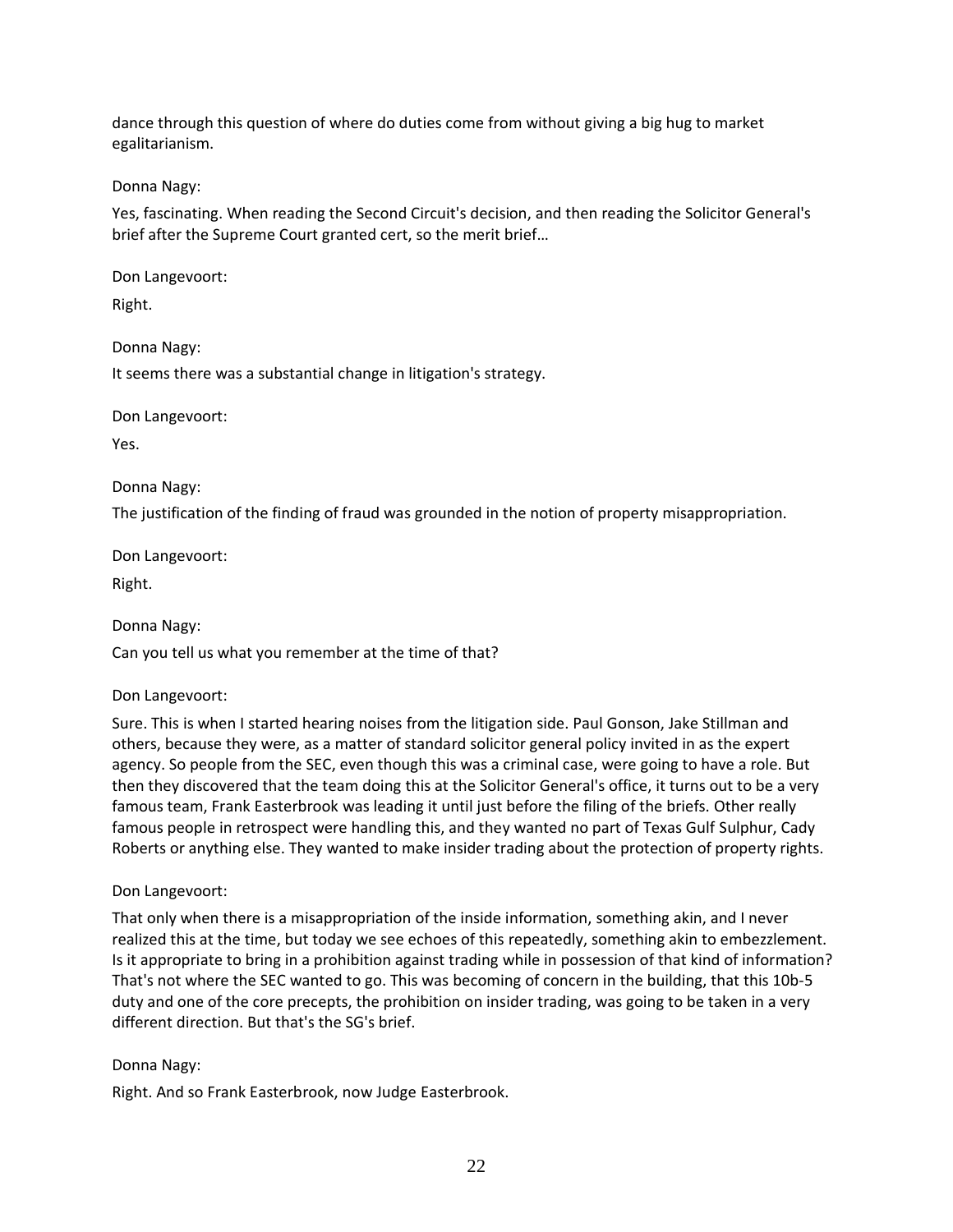Right.

Donna Nagy:

Was then deputy solicitor general, and in his waning days when cert was granted. But by the time of oral argument ...

Don Langevoort:

Yes.

Donna Nagy: He was already gone.

Don Langevoort:

Right? So, so transitions out, and he tells this in his oral history, he was there when the discussion started about the right way to handle this.

Donna Nagy:

Yes, right.

Don Langevoort:

So his legacy is in the brief, even though his name is not on the brief.

Donna Nagy:

Right.

Don Langevoort:

So they pitch insider trading as a totally different story. And famously the Supreme Court doesn't bite, not substantively, but because when you look back at the indictment and the way the criminal trial was handled, it really wasn't based on this theory. And so not properly charged became the Supreme Court's way of avoiding the misappropriation approach. We then know that the Supreme court gives us a fiduciary based approach to insider trading with many cites to Cady Roberts. Chiarella, as the Supreme court gives it to us, led some people at the commission to breathe a sigh of relief. Cady Roberts and commissioner Dick Smith's concurring opinion in the InvestorsManagement case, some classic SEC opinions, get some good press. At the same time, the Supreme Court draws the line at fiduciary duty, thus cutting off arguably, the ability to go after the Vincent Chiarella's and the others in the world of corporate takeovers, other places where it's market information rather than true inside information, it's an issue.

Donna Nagy:

Right. So time-wise it's March 1980 and the Supreme Court issues its decision, reverses Chiarella's conviction, as you said, for the reasons that you said. The majority, Justice Powell writes the opinion, chooses not to address the misappropriation theory but actually leaves it open for cases subsequent to potentially raise those issues.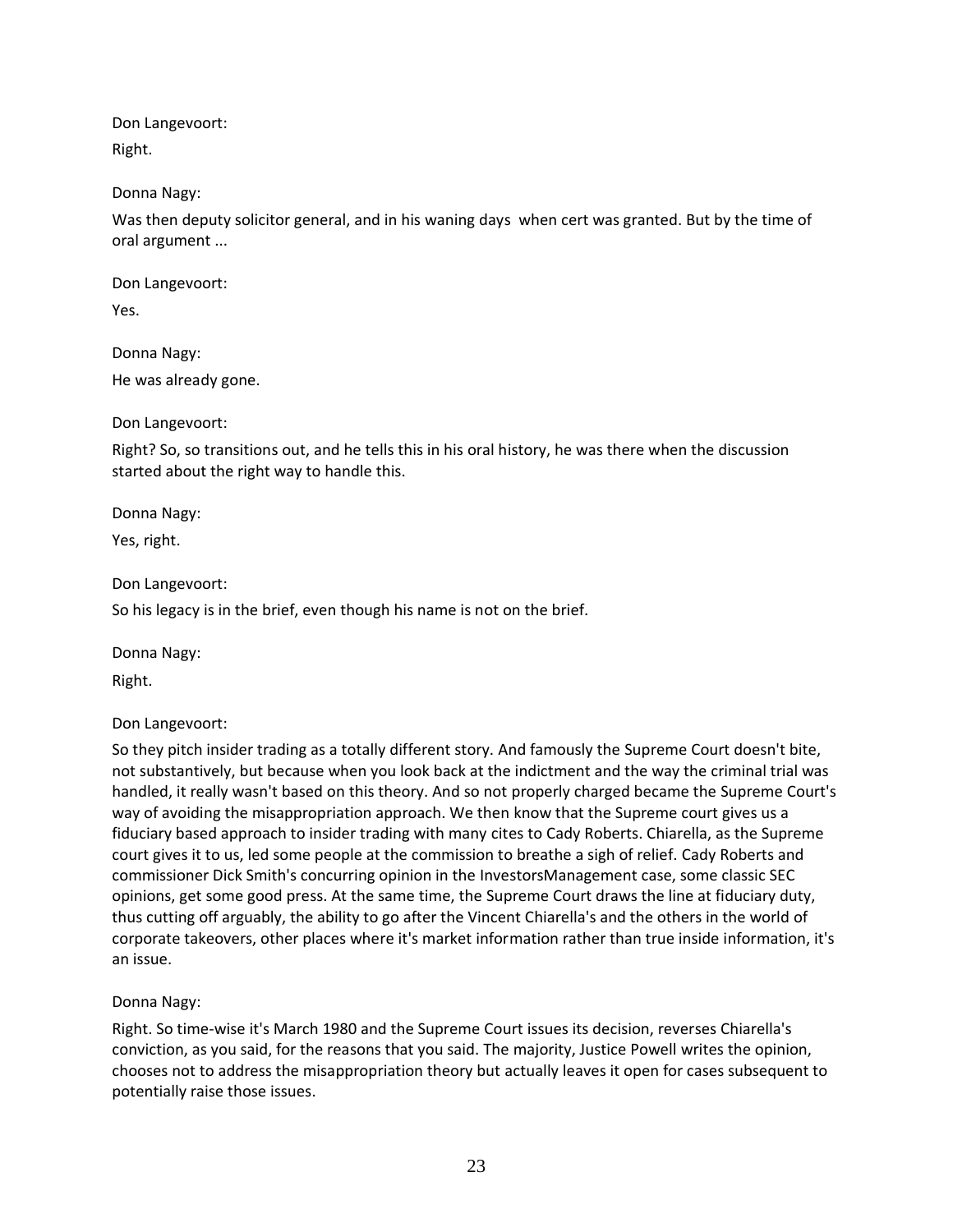Right. And as you well know, there is both a concurring opinion by Justice Stevens and a dissenting opinion by Chief Justice Burger. Stevens says, "I agree this wasn't properly charged, but I like that misappropriation theory, if it's about fraud on the source of the information, about fraud in the entrustment of the secrets. " Burger says, "I think this was properly charged and I think there's a duty to disclose that arises from misappropriation. Those ideas survive the opinion because of the majority's saying, "Hey, it just wasn't charged. This is for next time."

## Donna Nagy:

So the government's brief and the concurring or dissenting opinion together essentially raised two misappropriation theories. One is a fraud on the source. Chiarella's misappropriation, although it hadn't been charged to the jury, arguably defrauded the printer Pandick Press and the investment banks. But Chiarella also arguably defrauded the individuals on the other side of the transaction, the tender offer targets because his theft of the information triggered a disclosure duty.

Don Langevoort:

Right.

Donna Nagy:

So can you take us through the SEC's response then to the Chiarella decision as you sort of look back in and remember it?

Don Langevoort:

Sure, and that's where I become involved, that day, literally.

Donna Nagy:

Okay.

Don Langevoort:

Because I had had plenty of insider trading responsibility before then because of the Code project, but not major because this was all being litigated and in the very good hands of Paul Gonson, Jake Stillman and a remarkable litigation team. So they were on it, they didn't need me. But now you have the two consequences I just described, some good dicta and good citations on what would turn out to be the classical theory of insider trading when you could find a fiduciary nexus. But then that hard line, seemingly about misappropriation, unless you could take up the invitation of Justice Stevens and Chief Justice Burger to bring misappropriation, to bring property rights into all of this.

Don Langevoort:

Now remember I said before, as the Chiarella case was going on, Dick Rowe in corporation finance was already pushing a rule that enforcement wanted nothing to do with. When Chiarella is decided, all of a sudden enforcement's position, which is 10b-5 is open enough for us to take any form of abuse of insider trading and run with it gets shut down. Ralph Ferrara, I think quite rightly says, "We've got to act fast because now the whole tender offer world of insider trading is in question." So what do we do? And essentially two decisions were made in the general counsel's office and I got both of these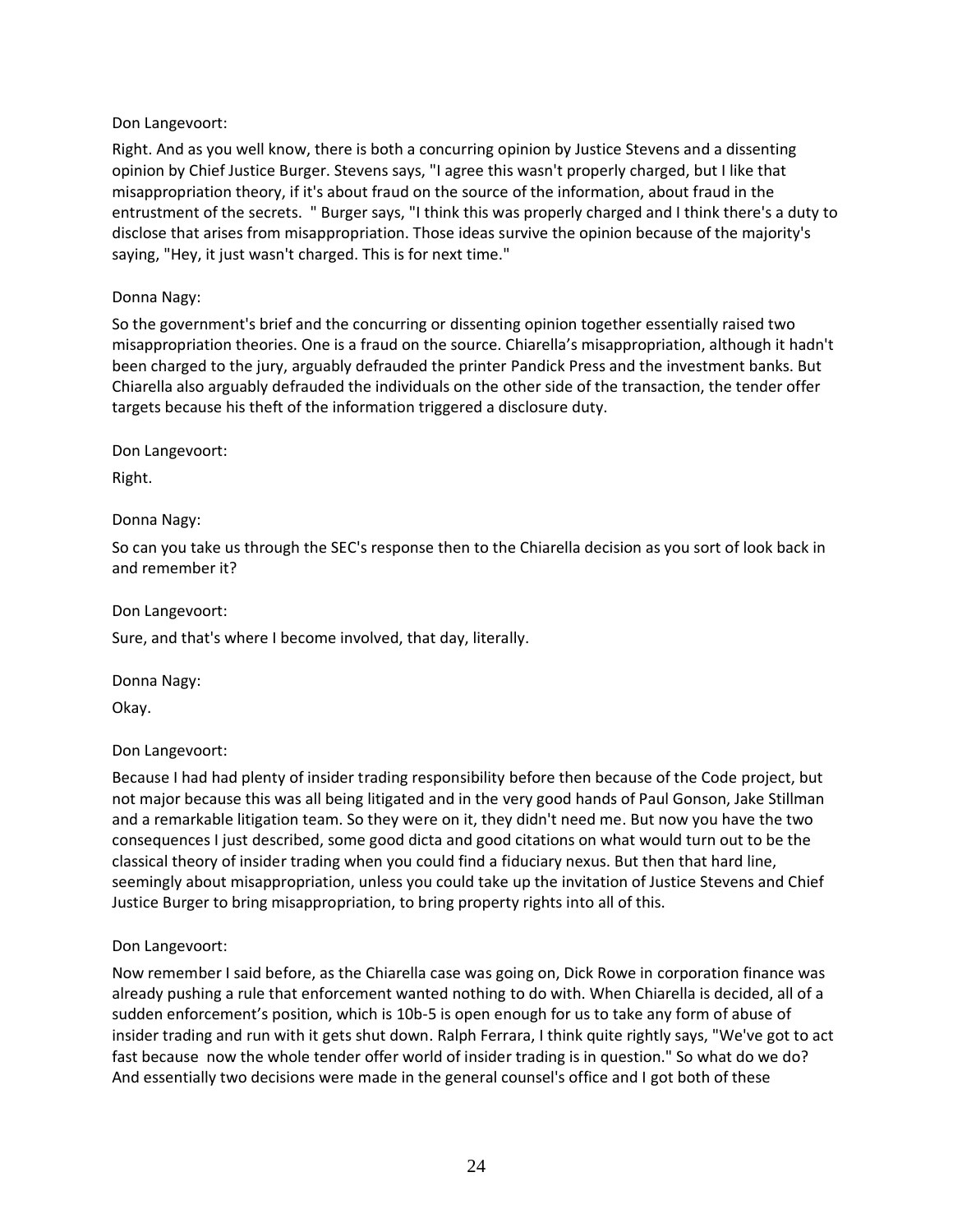assignments. So I am now over the wall and doing insider trading as a litigation matter, not just policy planning.

Don Langevoort:

One is for the SEC to step in with a rule that would essentially answer all the open questions left in Chiarella. So the rule, which was nicknamed 10b-X, restated the classical theory pretty much as Chiarella had it, and then went on to say, "And there are two more parts of rule 10b-X, fraud on the source and misappropriation as the basis for a duty to disclose." So a three part 10b-X rule that have adopted would now be the SEC's statement, somewhat responding to an offhanded remark in the Chiarella case that Powell says, "It's unfortunate we have to do any of this, agencies should state the law." Well, Ralph said that's what he's asking for.

Donna Nagy:

Okay.

Don Langevoort:

Other people in the agency said you can't overturn a Supreme court decision this quickly, it's not going to look good. Yes, you want this, but let's slow down. And so Corp Fin argues let's just handle the tender offer problem instead of going this far. Enforcement is still not sure what to do, but they see the writing on the wall that some of their discretion has been taken away. In the end, and this is May of 1980, the commission tells the squabbling divisions, "Let's prioritize 14e-3."

Donna Nagy:

Okay.

Don Langevoort:

And prioritizing essentially meant that 10b-X gets put in a file cabinet somewhere never ever to see the light of day.

Donna Nagy:

So rule 10b-X was proposed to the commission as a rule to adopt?

Don Langevoort:

Yes, by the general counsel's office. Immediately Corp Fin proposed a counter rule and got investment management and market reg to join with them. And then enforcement wrote its own rule, which you can imagine was extremely flexible. So this is what was dumped on the commission in that meeting in early May, literally three different rule 10b-X's all put in motion by the general counsel's office. And I remember the day vividly, of watching the commission say, "We're not going to umpire this battle, get your act together, get a tender offer rule out there."

Donna Nagy: Right.

Don Langevoort: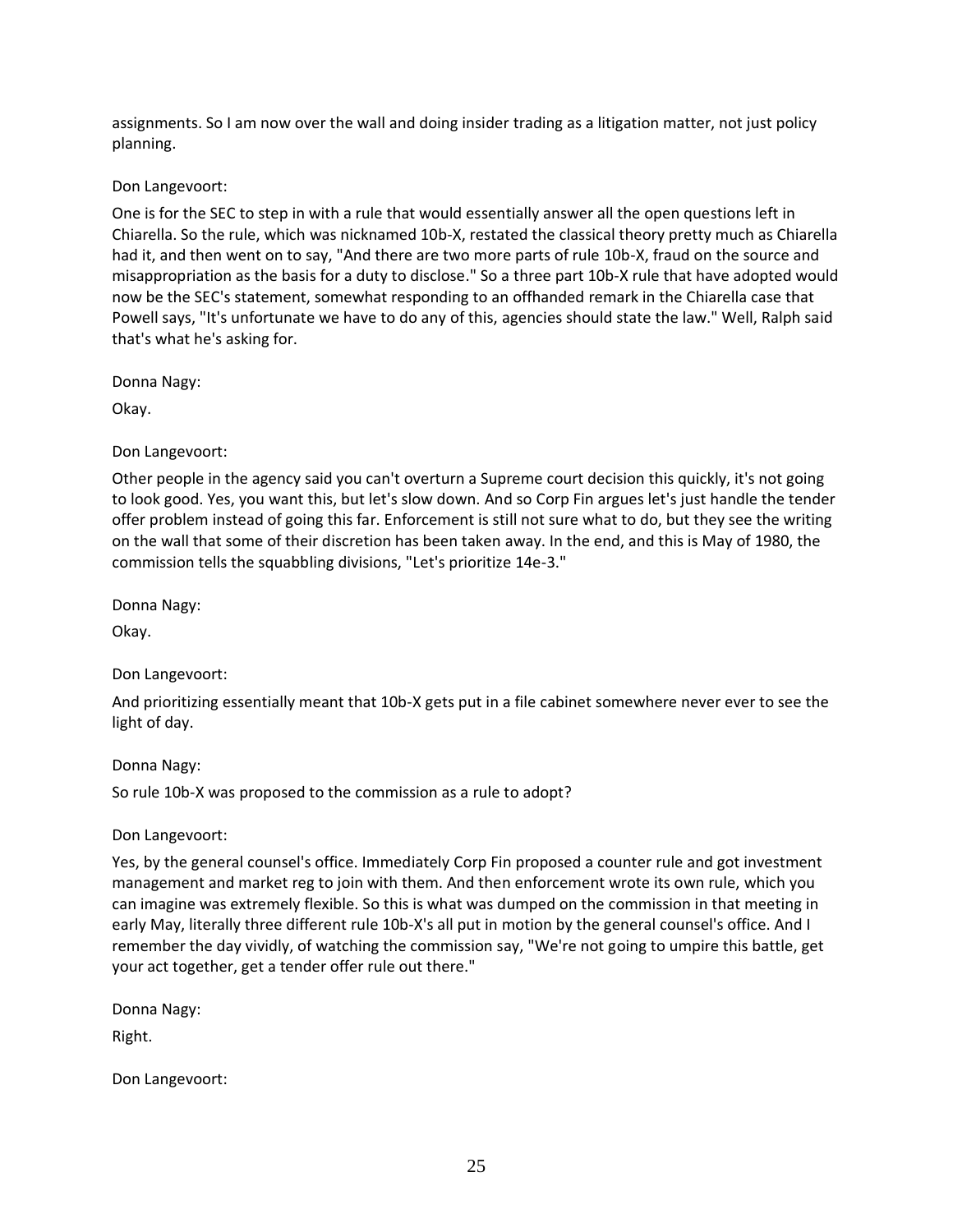Because that was the Chiarella case. That was the one place where everybody had been saying section 14(e) of the Securities Exchange Act gives the SEC power with respect to tender offer fraud that it didn't have elsewhere. So that was the path of least resistance, at that point all work now is getting an agreement among everybody on how rule 14e-3 would read.

Donna Nagy:

Right. So I have a bunch of follow-up questions here.

Don Langevoort:

Sure.

Donna Nagy:

So May, 1980 the Commission then has these three competing anti-fraud rules promulgated under the Commission's rule making authority under section 10(b) of the Exchange Act. Does the Commission issue a decision or any written memorialization of its rejection of ...

Don Langevoort:

No.

Donna Nagy:

So it's memories like this that allow us to reconstruct the events?

Don Langevoort:

Right. Yes, and again, you will get this story in the oral histories for both Dick Rowe and John Huber. John Huber was the person in Corp Fin with primary responsibility for putting pen to paper and getting a 14e-3 out there.

Donna Nagy:

And I want to talk more about the rule 14e-3 ending, which does get adopted I believe in September, 1980.

Don Langevoort:

Yes.

Donna Nagy:

By the Commission. Just to pause a little bit on the broader anti-fraud provision.

Don Langevoort:

Yeah.

### Donna Nagy:

That would have, you said three subsections of sorts. One would apply to traditional insiders. A second would be fraud on the source of the misappropriated information.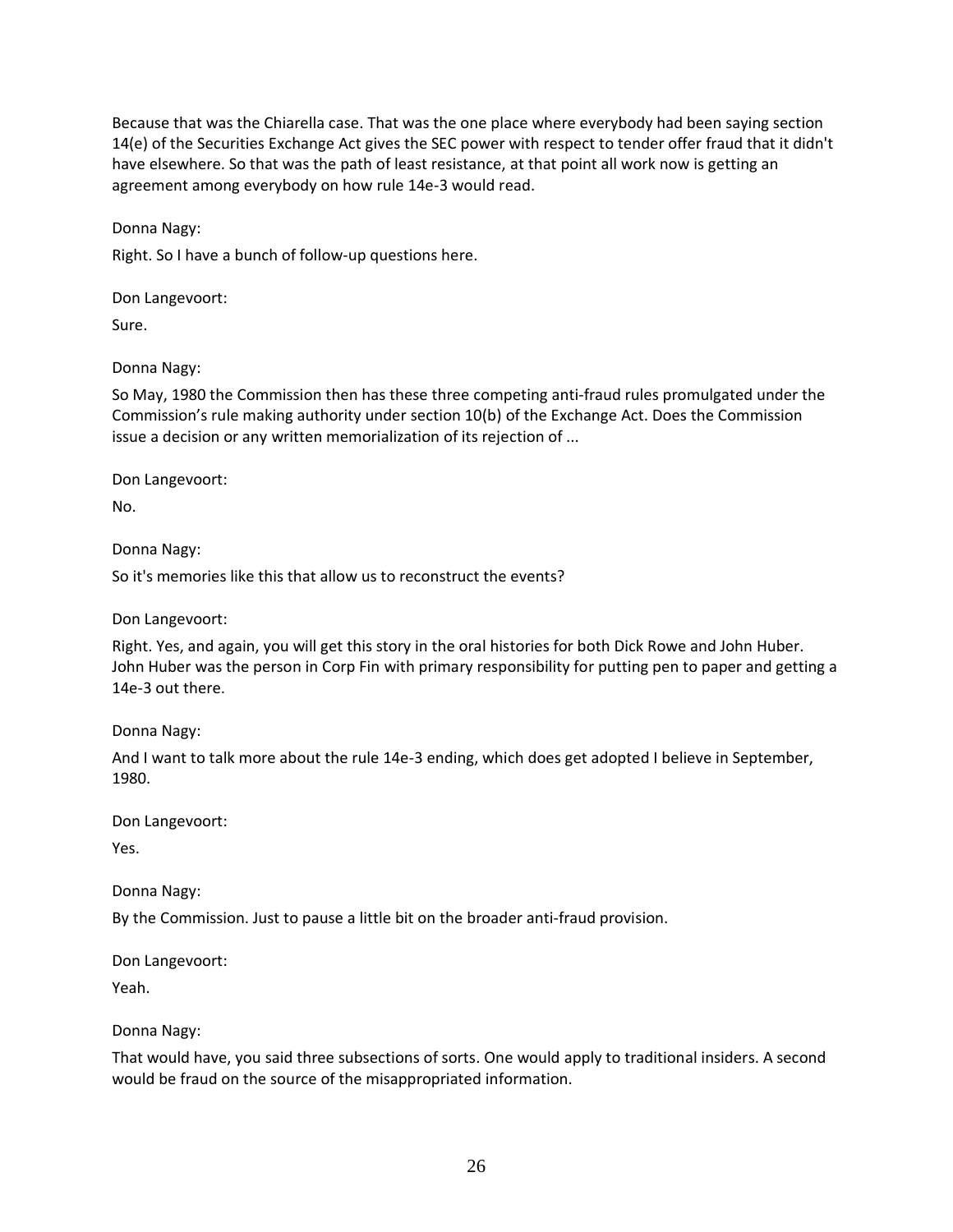Right.

Donna Nagy:

And then the third was fraud on the contemporaneous traders in situations where information had been misappropriated or wrongfully obtained.

Don Langevoort:

Yes.

Donna Nagy:

And I'm struck, if we fast forward 40 years, the Senate now has before it a bill amending the federal securities laws.

Don Langevoort:

Yes.

Donna Nagy:

That passed the house overwhelmingly in December, I believe.

Don Langevoort:

Fifth.

Donna Nagy:

410 to 13.

Don Langevoort:

Yes.

Donna Nagy:

And so tell us a little bit about that legislation and the symmetry between that bill and the rule that was percolating in 1980 at the Commission?

Don Langevoort:

Right, let me back up and add some texture to the story because I had said before two things happened that involved me. One is I was the one who wrote the original 10b-X that everybody then throws a hatchet at and we have competing proposals. But then Ralph and the team was absolutely convinced, we had to grab hold of the litigation going forward as quickly as possible because there were many cases percolating around, Dirks being one of them, where the Chiarella holding changed everything and it was going to have to be rethought. So I was put on a train up to New York city because there was a case that ultimately becomes United States versus Newman. At the time, Jacques Courtois was the visible defendant and they were about to indict him.

Donna Nagy: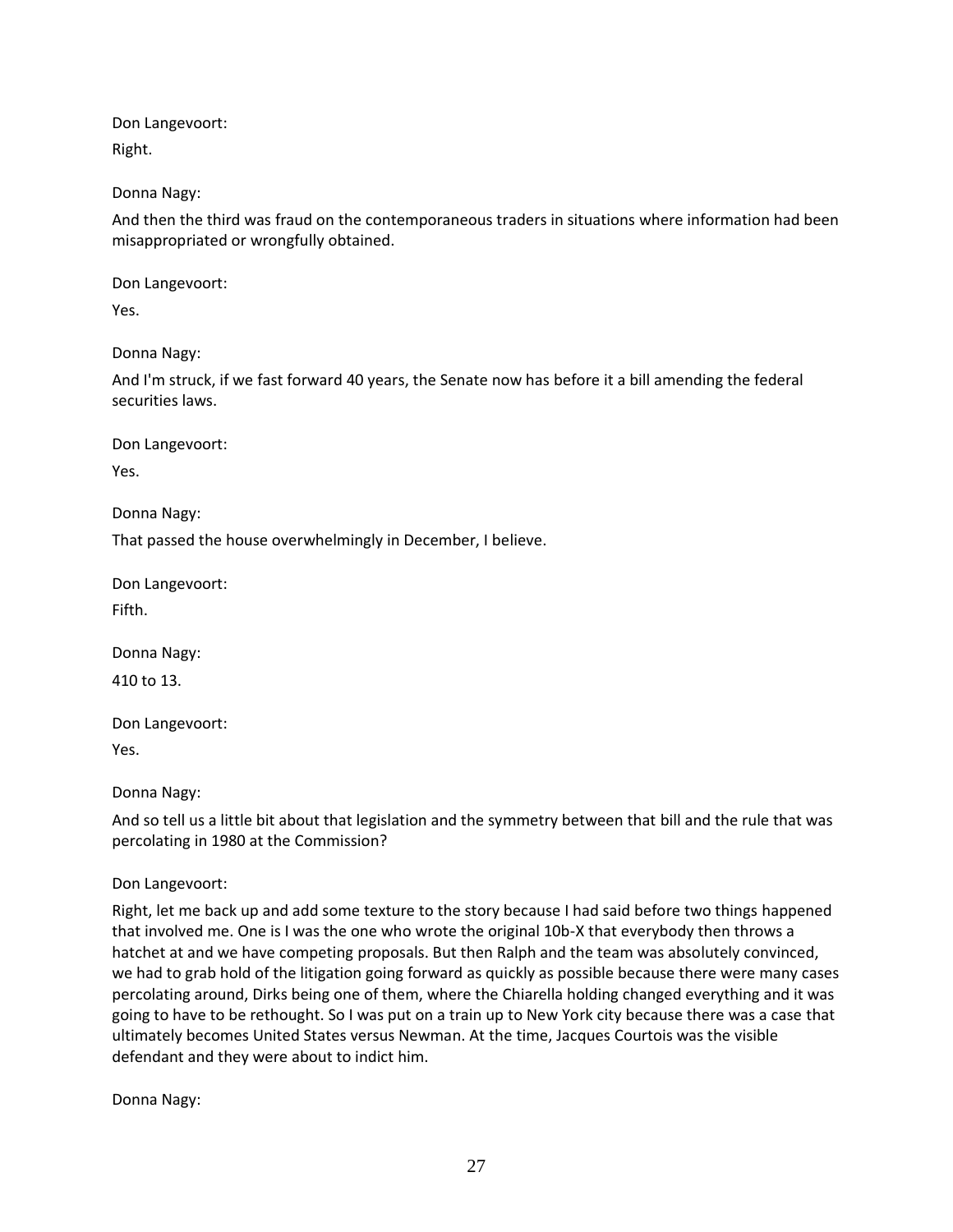A former Morgan Stanley investment ...

Don Langevoort:

Yes, a former Morgan Stanley investment banker. So raising these same issues about you get a secret from the bank, you work for, you buy stock in some other company. Thus breaking the Chiarella fiduciary nexus. And Ralph and Paul Gonson very much wanted the US Attorney's office to plead as broadly as possible to preserve the alternative misappropriation theories. And I was an abject failure in the sense that the US attorney's office very much was enamored with the fraud on the source theory.

Donna Nagy:

Okay.

## Don Langevoort:

And in retrospect I came to realize that's because they were infatuated with mail and wire fraud, which at the time was using an honest services view of when you're entrusted and you deceptively abuse that trust, you commit mail and wire fraud. Well this was just that idea put into 10b-5. They knew it, they knew how to try cases on that. So I went home having reviewed the indictment and yes it got fraud on the source right, but not with what we were hoping was account to that would have put in play Chief Justice Burger's idea of a fraud on the marketplace arising from something akin to an embezzlement.

Donna Nagy:

A duty to disclose to the target shareholders on the other side of the Newman trading?

Don Langevoort:

Right.

Donna Nagy:

So the indictment in that case against Newman was filed, I believe in February 1981?

Don Langevoort:

Right.

Donna Nagy:

And so let's go a little deeper then into your train ride up to New York.

Don Langevoort:

Yes, right.

Donna Nagy:

And your involvement. So at the time, I think Lee Richards was the Assistant US Attorney ...

Don Langevoort:

Yes, he was.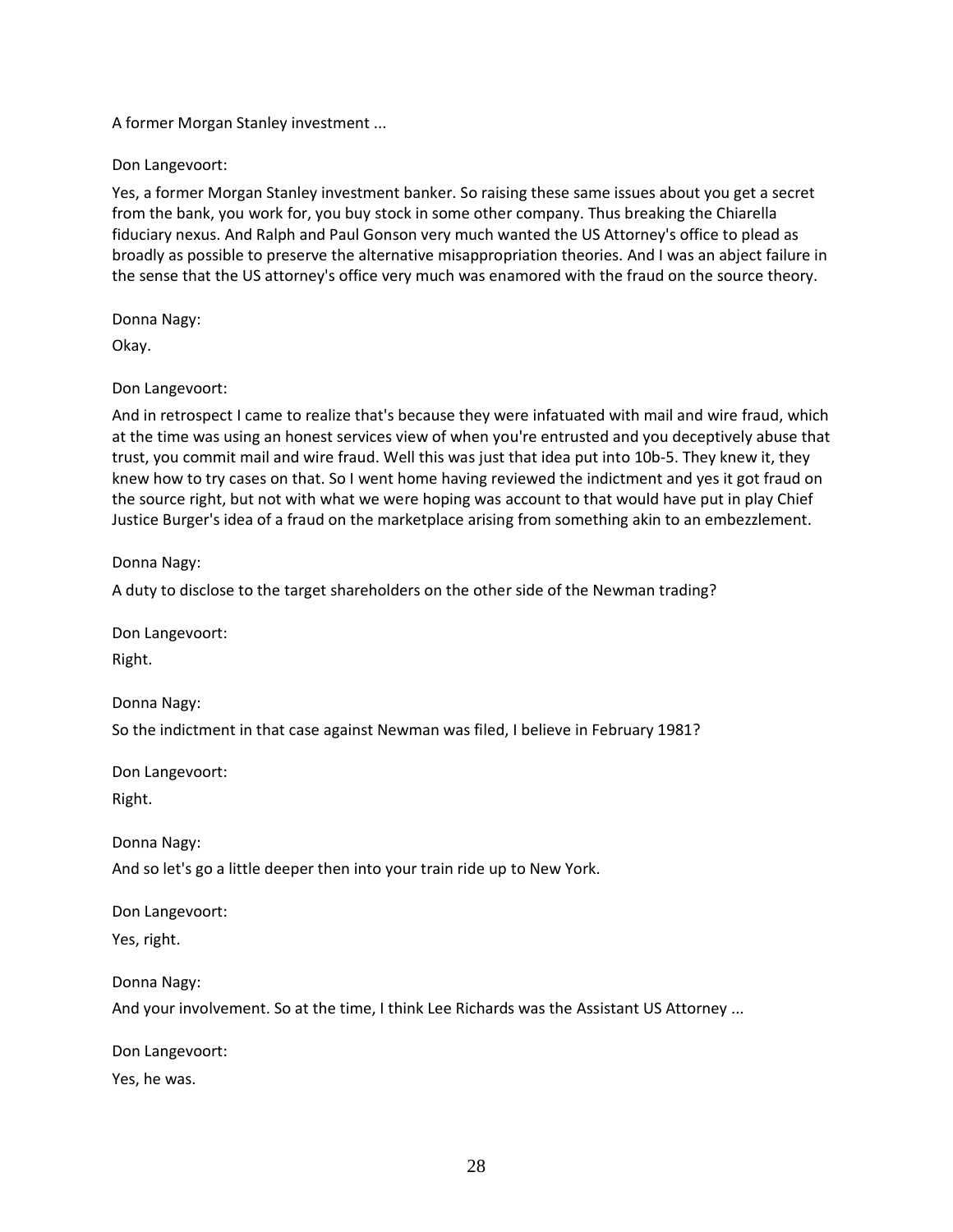Donna Nagy: And so did you work with Lee?

Don Langevoort:

Yes.

Donna Nagy:

Okay.

Don Langevoort:

That's who I went up to deal with.

Donna Nagy:

Okay.

Don Langevoort:

He and his team and they were very polite and they understood, but criminal prosecutors always want to sharpen their case rather than let policy drive a wishlist. They know what it means to be in front of a jury, and multiple counts and multiple theories tend to confuse. So I understand why they did what they did.

Donna Nagy:

Right.

Don Langevoort:

But it was the last real opportunity to get formal charges using a Chief Justice Burger approach. Ultimately when subsequent cases like United States versus Carpenter come along, echoes of Chief Justice Burger can be found in them, but it's fading. And as you and I both know, because we've written extensively about this, sadly I think the connection to that duty to disclose based on the wrongful acquisition disappears in time. Later in the eighties the American Bar Association charges Harvey Pitt and again a team of eminences to draft an insider trading statute. They use "wrongful" obtaining, one of those echoes, to craft a definition of insider trading. But ultimately politics intervenes and we don't get legislation beyond remedial legislation, the second sanctions act.

Donna Nagy:

Right, right.

Don Langevoort:

So when we come today to the legislation that passed the house in December 2019, you're seeing a word that you may not trade while in possession of information that has been wrongfully obtained, where wrongfully is then defined to include breaches of fiduciary duty, but also theft, hacking, various ways that somebody through wrongful action. You're seeing that and in many ways it is a direct line from all of those decisions that were made in March, April and May.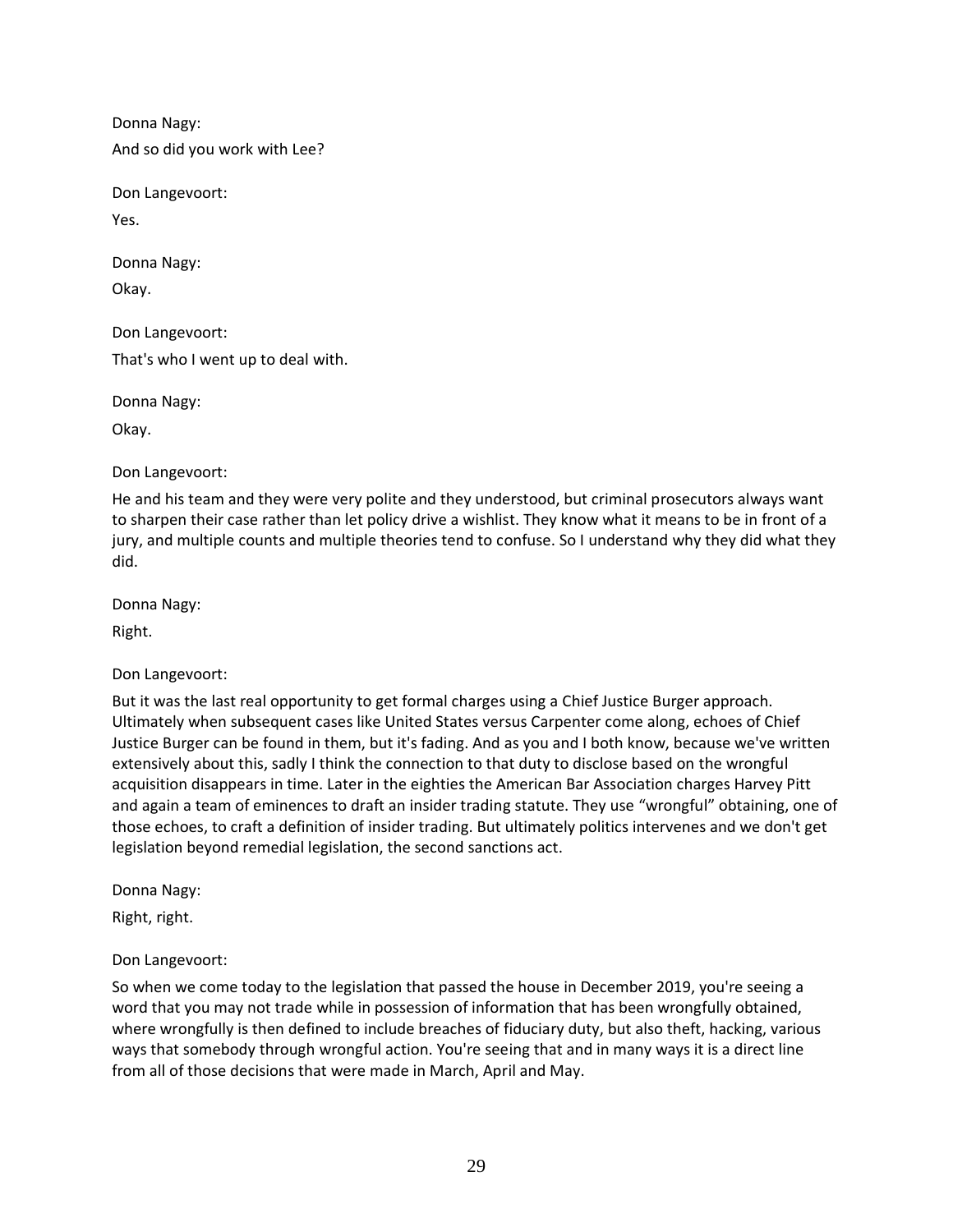Donna Nagy: Of 1980?

Don Langevoort:

Of 1980.

Donna Nagy:

Yes, I guess a principal difference is that if it's an SEC rule promulgated under rule 10b-5 it needs to be tied to fraud.

Don Langevoort:

Yes. Right.

Donna Nagy: And is that the case with the new statute?

Don Langevoort:

No, of course not.

Donna Nagy:

Okay.

Don Langevoort:

In the sense that Congress can do what it wants. And many people have said actually insider trading isn't necessarily fraudulent so much as it's a market abuse. It should be illegal, there are very good reasons for it to be illegal, but the deception of contemporaneous traders may not be the best of those reasons.

Donna Nagy:

Yes.

Don Langevoort:

Congress in this case could be stepping in and saying a more coherent basis for insider trading, and frankly one recognized around the world is to simply say it is illegal to exploit this kind of information because it threatens the integrity of our capital markets.

Donna Nagy:

And as you say, as most countries with developed securities markets have done to explicitly define the offense and prohibit it.

Don Langevoort:

Yes. Exactly.

Donna Nagy: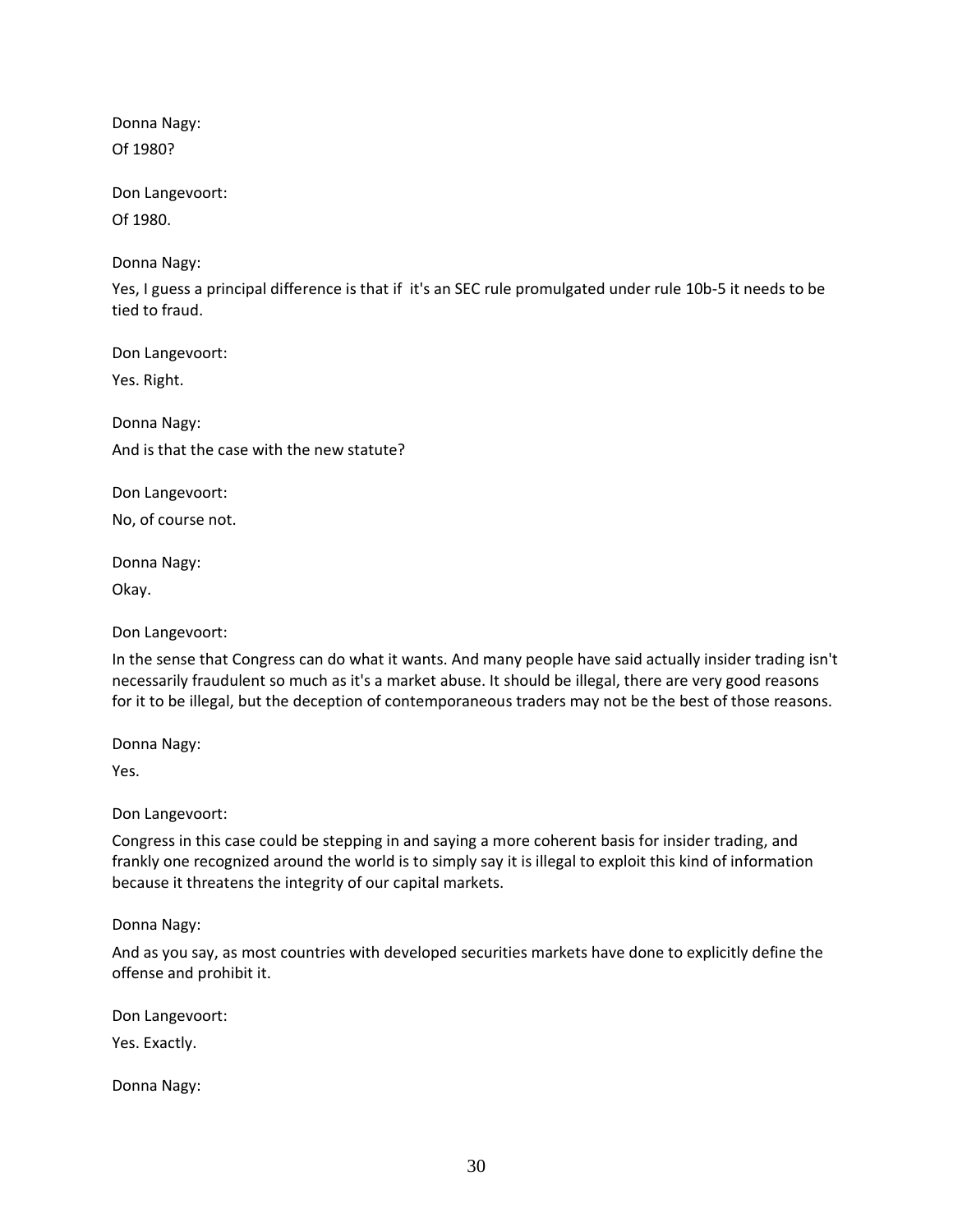Interesting. So on the United States v. Newman case, it's Lee Richards as the assistant US attorney who prosecutes, there's a motion to dismiss the indictment and it's granted, but then appealed to the Second Circuit.

Don Langevoort:

Right.

Donna Nagy:

Then Lee Richards tries the case and he obtains the convictions there under a fraud -- under a clear fraud on the source.

Don Langevoort:

Yes, right. Absolutely.

Donna Nagy:

And then we see the fraud on the source theory become the misappropriation theory.

Don Langevoort:

Gradually become the misappropriation theory. Again, when I go back and look at the United States versus Newman, United States versus Carpenter, Musella, there were a number of cases being decided at the time. When they talk about misappropriation, they're remarkably unclear as to exactly what the misappropriation is. It's like somebody is trying to preserve a little bit of connection, but in the end, when you watch insider trading law ripen over the late eighties into the 1990s, the Burger misappropriation theory makes its disappearance.

Donna Nagy:

Other than that attempt to broaden the indictment in US versus Newman, and the strategic decision. . .

Don Langevoort:

Right.

Donna Nagy:

. . .of sticking with mail and wire fraud, but now in a Rule 10b-5 deception of the source context, were you aware of efforts on the part of enforcement at the SEC to bring civil cases. . .

Don Langevoort:

Sure.

Donna Nagy:

. . .that would allow the fraud to not only to be against the investment banks or the printers or their law firms, but the contemporaneous traders?

Don Langevoort: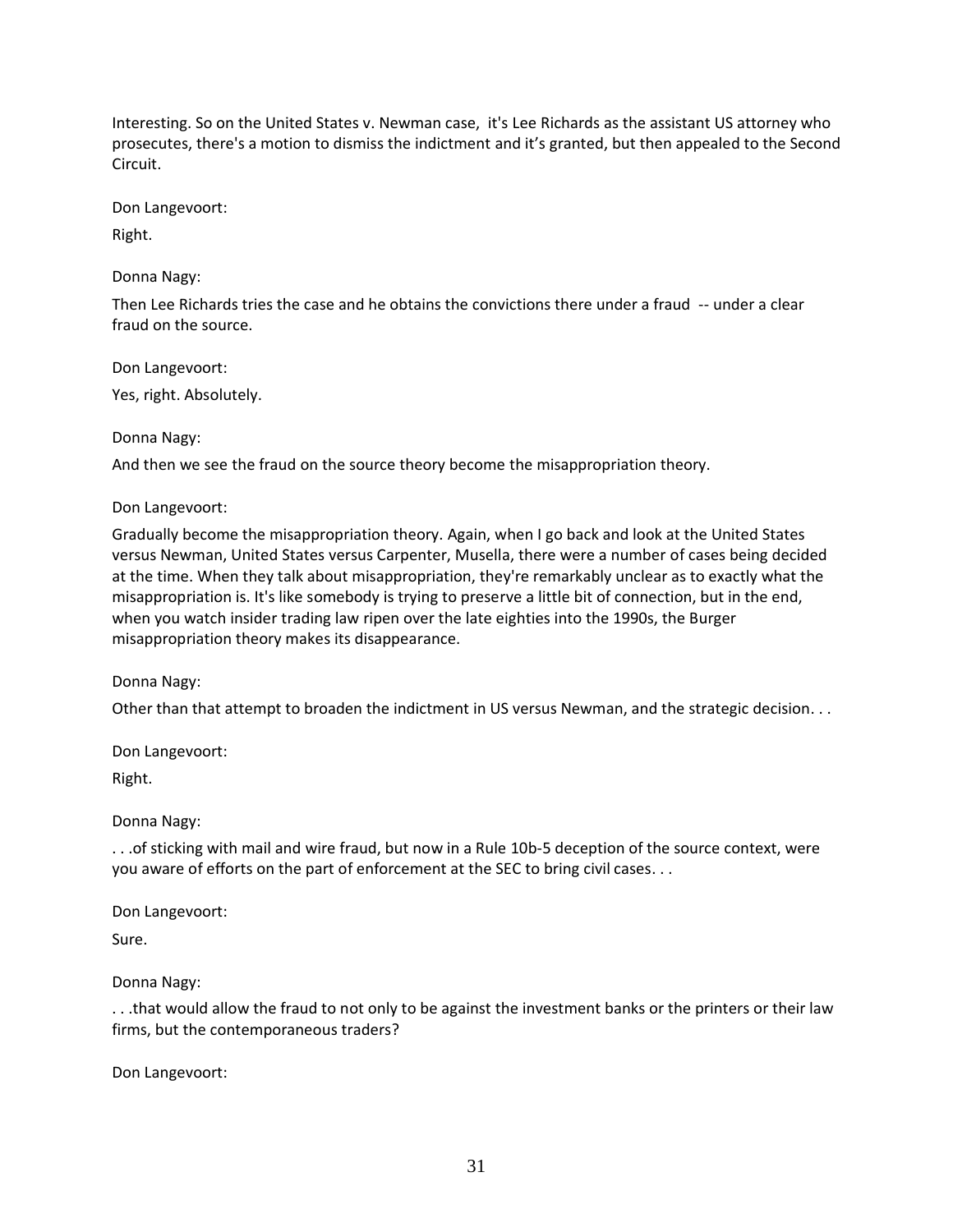Yeah, there was a case brought against Crown Zellerbach. I remember because I wrote a memo to the commission,

Donna Nagy:

Crown...?

Don Langevoort:

Zellerbach. That was the commission's first real opportunity to address misappropriation. And if I recall very carefully preserved multiple theories just as Paul Gonson and Ralph Ferrara very much wanted. But United States vs Newman is the first court of appeals decision and in theSecond Circuit, so that was a signal that "Okay, use that."

Donna Nagy:

Right.

Don Langevoort:

They're both about misappropriation. It's not like you're giving up immense territory, but in fact some things were given up by going in the direction of fraud on the source that would have been preserved had the alternative theory somehow not drowned.

Donna Nagy:

Well, so many more questions to ask on that, but I won't because I want to move. I want to close out the Rule 14-e3 story because the broader insider trading rule under Rule 10b-X faded awayThe Commission in May of 1980 says, "No, work on tender offers. Eradicate that problem." Rule 14e-3 then is what? It had already been proposed, but it had...

Don Langevoort:

But it had gotten so much-

Donna Nagy:

Weathered.

Don Langevoort:

Inside the building as well as outside the building pushback. It took Chiarella to create the momentum and get the-

Donna Nagy: Get it to the finish line?

Don Langevoort:

Get it to the finish.

Donna Nagy: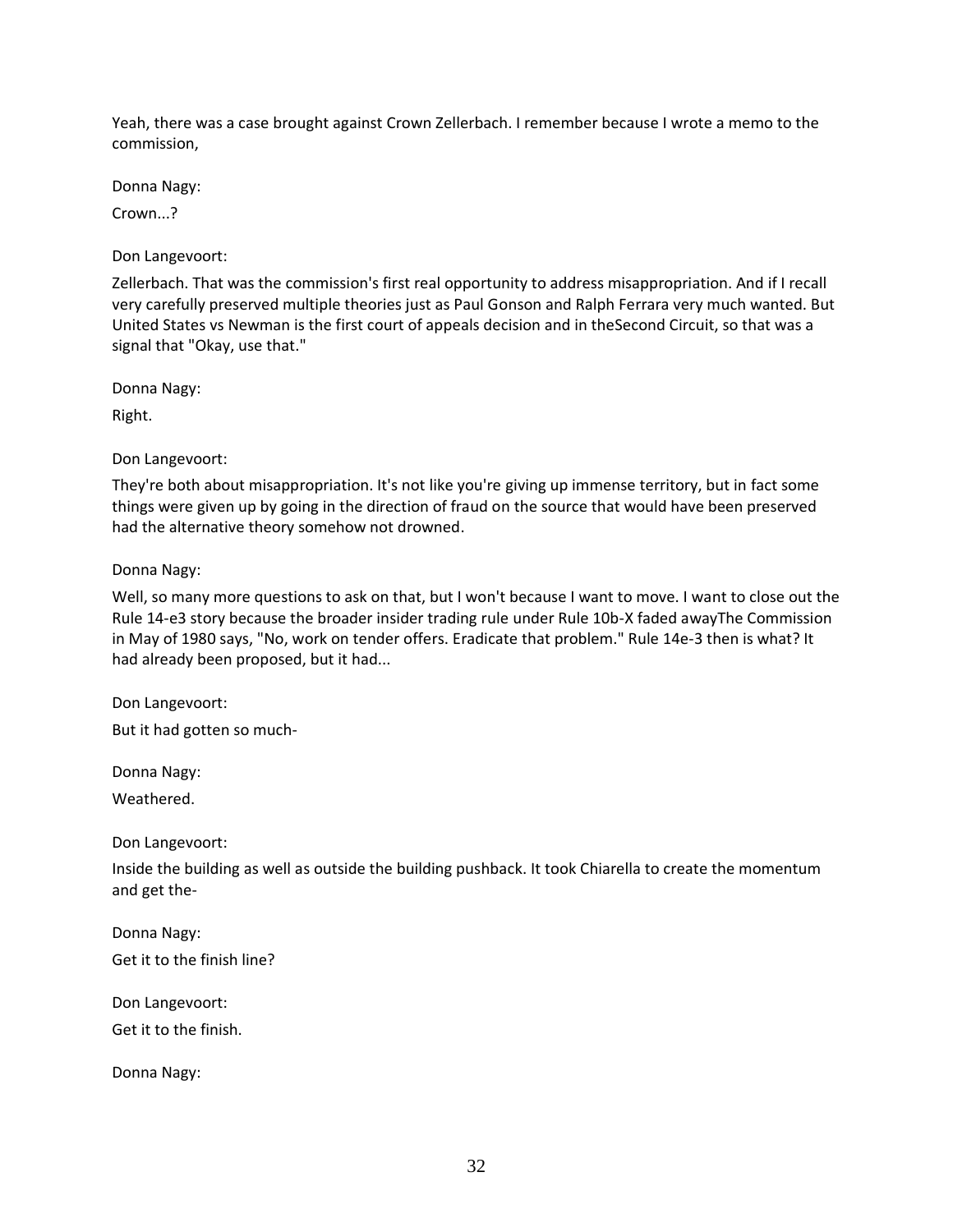And that was September of 1980 then and then we have the insider trading litigation front in '81 in the winter time. But at this point you're looking to move into law school teaching-

### Don Langevoort:

[crosstalk 01:14:53] Oh, by this time I had accepted a job. Yes.

#### Donna Nagy:

Okay. So before I start talking about your incredible career as a law school professor, inspirational career as a law school professor, is there any memorable aspect of your time at the Commission that I've not managed to touch on?

#### Don Langevoort:

Not really. This was the core part of it. I do, and I've suggested this obliquely, so let me say it directly. The people I worked with at the SEC from 1978 to '81 were intellectually the most fascinating, challenging people imaginable. Bob Pozen, brilliant guy, my immediate boss, Ralph, one of the most creative lawyers who's ever gotten to run the general counsel's office, Paul Gonson a king, Jake Stillman And go on and on. I tried to do a list of who is famous, who was at the general counsel's office at the time, and then who was famous now was at the commission at the time? It's a long list. So that sense of, "Wow, and now I'm going to be a law professor talking about securities regulation." It was the perfect, what now would be fellowship but fellowship on steroids.

#### Donna Nagy:

Yes. Well, and it replicated you being at Harvard Law School with Professor Louis Loss working on the federal securities code.

Don Langevoort: Right.

Donna Nagy:

And then-

#### Don Langevoort:

And he and Bob Pozen are the ones who helped me get my first teaching job. So they happily send me on. I still have the letter Louis Loss wrote me congratulating me on getting my first teaching job.

### Donna Nagy:

That must be very touching for sure. You say in one of your many books that one of the SEC commissioners, Irv Pollack, became one of your heroes and still is.

Don Langevoort:

Oh absolutely.

#### Donna Nagy:

And so before we leave the commission years, I'd like to hear why.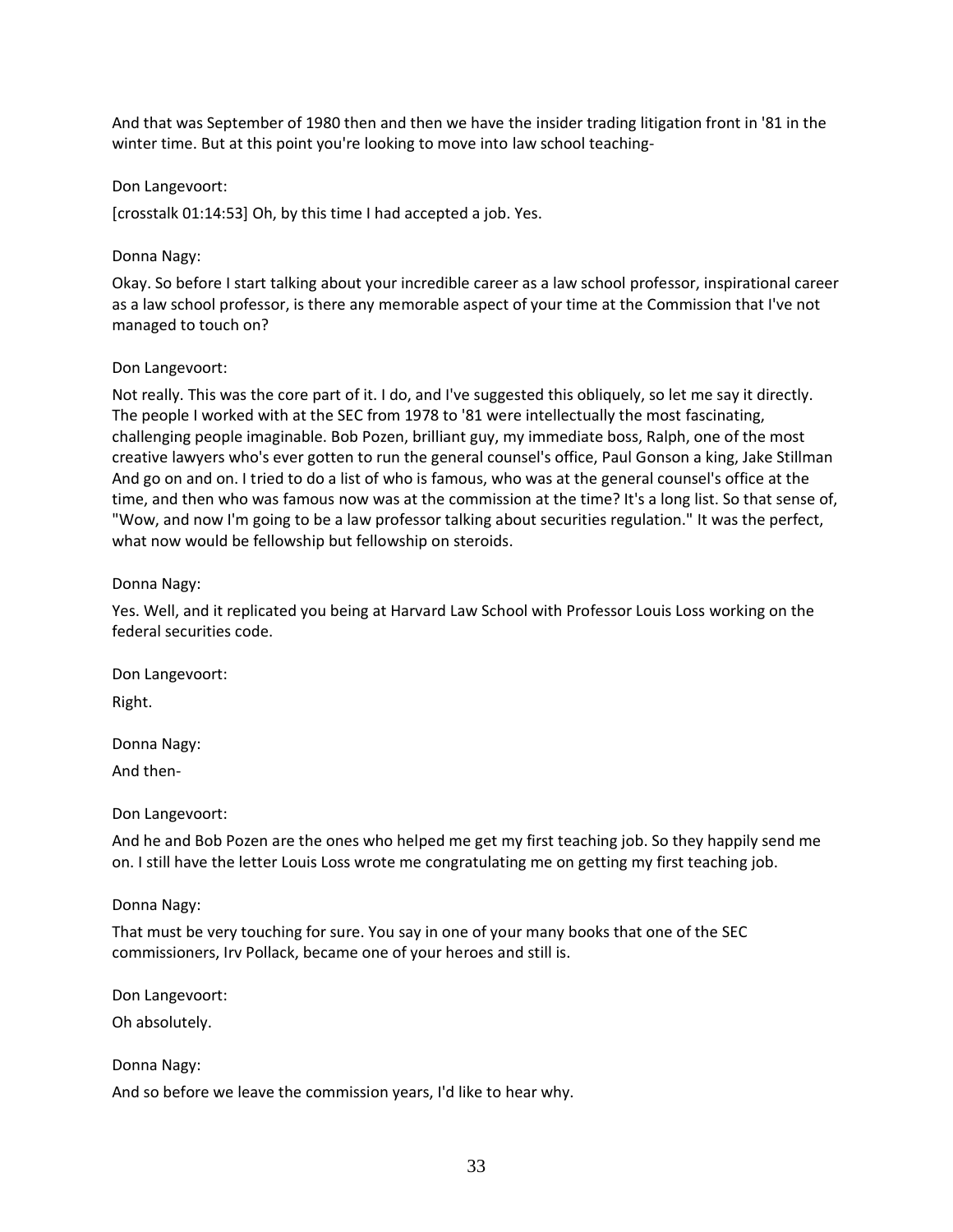And it's a little bit connected to what I was just saying. I remember my first day at the SEC, which is never a pleasant day because you're filling out paperwork for the most part and you don't know what you're doing and you're finding you're getting lost in the building and all of that. An orientation for all new staff members. It turns out Marc Steinberg started the same day I did at the SEC. He's now a wellknown law professor and insider trading expert.

Donna Nagy:

Yes.

# Don Langevoort:

And so we went to an orientation, which was pretty much run by the enforcement division. They were the most visible and they brought in commissioner Pollack, Irv Pollack, who had been the first director of the division of enforcement at the SEC, to speak to everybody and he was truly inspirational. He talked not about making securities regulation better, but that public service as an obligation for all of us and learning to allow our conscience and our honor to go to work in doing the tasks of securities regulation was how we should think about it. And so I was impressed that day.

## Don Langevoort:

Itso happens that my roommate in Washington was his nephew, so I had separately been able to say "hello" to him and just mention the connection and he knew. So we knew each other. The one thing I remember about Irv, besides that incredible orientation talk was much of the commission's business is very routine and done seriatim where you march from commissioner's office to commissioner's office saying, "We need your signature." And usually it's you go in, somebody senior to you actually says what needs to be said, you just sit there and smile, you get the signature and you leave.

# Don Langevoort:

Irv would always find the most junior person on the team and ask, "What do you think?" And the conversation would go on with the junior people because he said later, "That's where the spirit, the heart of the commission is." It's staff. And it's not the big egos running the division. It's the people who show up for work everyday like he did over the course of a career as a securities regulator.

### Donna Nagy:

What a lovely story. I can see why it had such an impact. Well, let's talk about law teaching, which is a subject that I know a little bit about too. So you've said that when you went to the Securities and Exchange Commission in 1978 you did that knowing that you wanted to be a law professor and enjoyed the academic side of the practice that you were doing. And so you got your wish.

Don Langevoort:

Yes.

# Donna Nagy:

And Vanderbilt Law School is where your first teaching position was. So in your long and distinguished career at Vanderbilt and then at Georgetown, you've participated in the hiring of I would think, dozens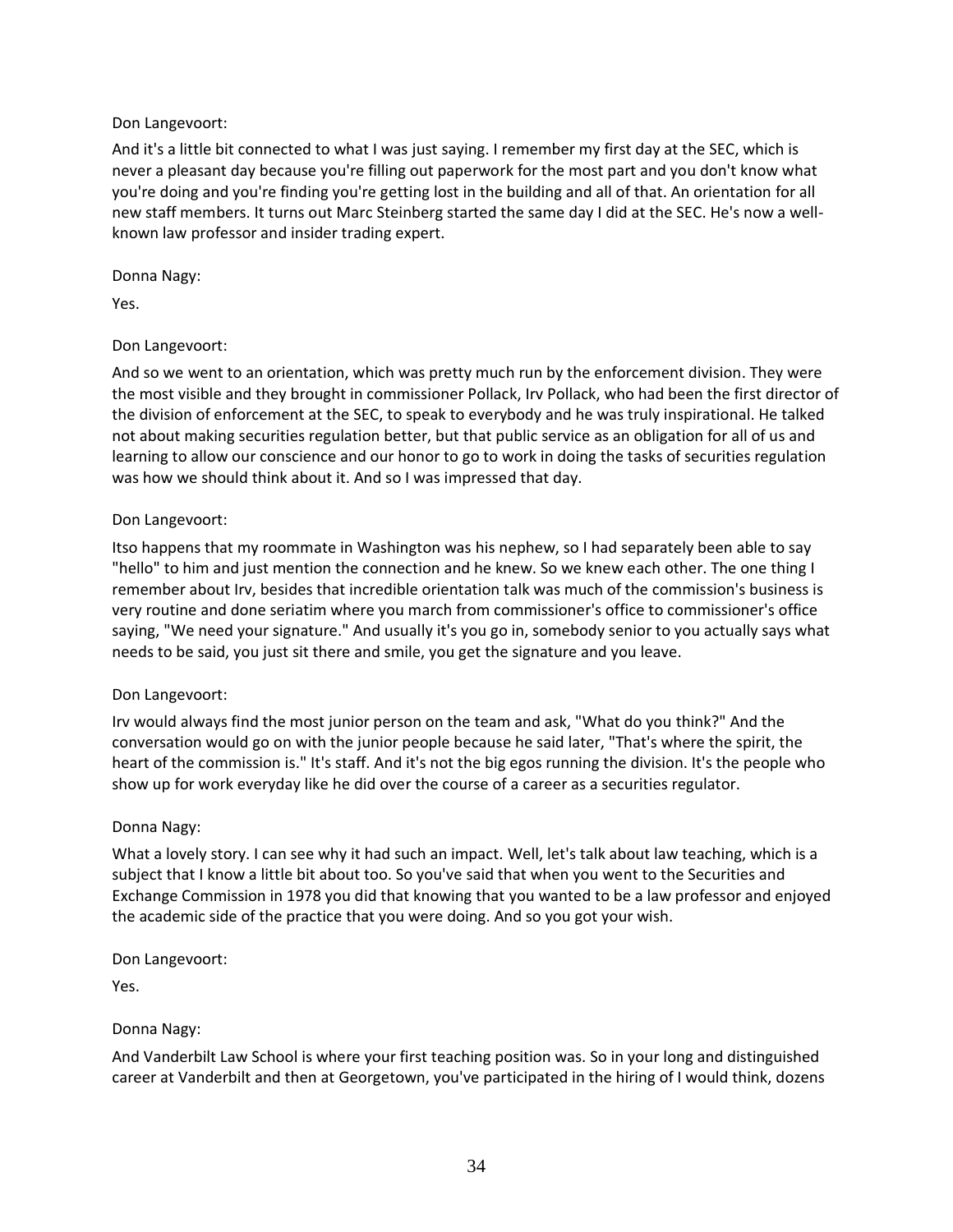of junior faculty members. How would you compare today's new hires in corporate and securities law to your cohorts 40 years ago?

Don Langevoort:

Oh, major changes. The competitiveness of the market for teaching today is far greater than it was when I went. People of my age always say, "I'm glad I went into teaching when I did because I couldn't get a job in today's environment." The empirical study, the theoretical study of securities law was emerging in the '70s and '80s people like Frank Easterbrook were starting to conceptualize the field, but it still was doctrinal. It still was old fashioned law and I clearly got my job based on what I had written in that Cornell Law Review article, which was very doctrinal. It was very much about what constitutional law should look like in addressing the federalism problems associated with State tender offer regulation. Today, nobody comes into teaching without four or five publications, probably spent two years just preparing that record.

Donna Nagy:

Sure.

Don Langevoort:

And thus the empirical and theoretical sophistication is just far greater than it ever was.

Donna Nagy:

It was in 1978, it would have been pretty extraordinary for a new hire to have published in the Cornell Law Review.

Don Langevoort:

Yes.

Donna Nagy: So you were-

Don Langevoort:

Yes, I was very lucky. I always thanked Louie Loss for steering me in the direction of writing a paper that was publishable because Vanderbilt was surprised that I already had something in print. And by that time I was already working on my Chiarella article because I had enough time free and a lot of material. So I call it post Chiarella restatement because I was working on the post Chiarella restatement of the law inside of the building.

Donna Nagy:

Yes. And that was that your first official law professor article.

Don Langevoort:

So that went into print after I got to Vanderbilt when it was actually written before my first day there.

Donna Nagy: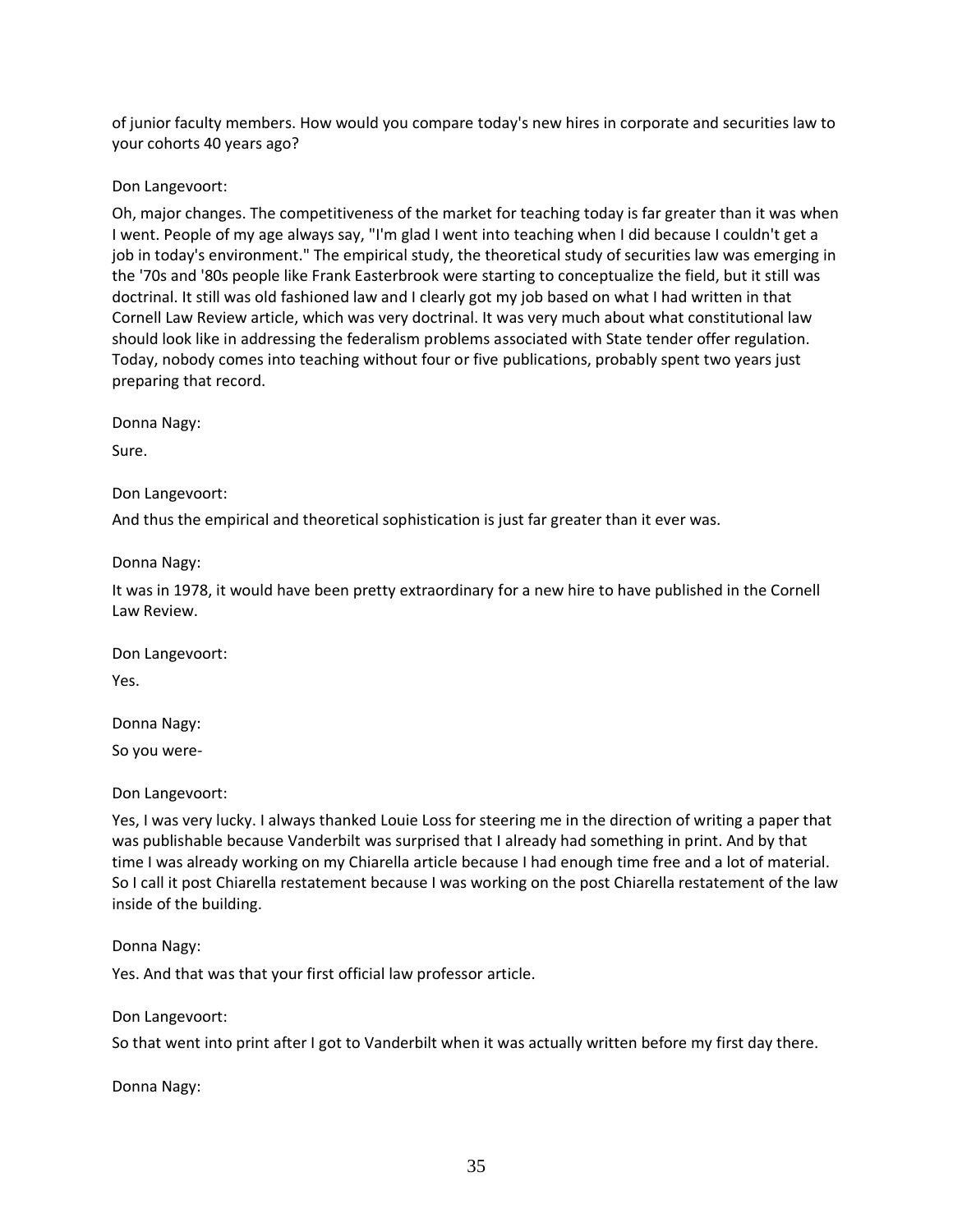Yes. Well, that's a nice way of tying your practical experience and your academic interests together. And of course that was one of dozens of insider trading related articles that you've written in your career as an academic.

Don Langevoort:

Yep.

Donna Nagy:

And I wanted to explore your just amazing productivity and impact of your scholarship. Before we do that though, I want to talk just a little bit about teaching and your approach to teaching securities regulation because presumably that is one of the courses you taught at Vanderbilt.

Don Langevoort:

Eventually.

Donna Nagy: Eventually.

Don Langevoort:

But yes, actually it's somewhat of a funny story. When I ended my interview day at Vanderbilt and I presented myself as a securities person, "I'm coming from the SEC, here are my two articles." They mentioned, "But we already have somebody who teaches securities regulation."

Donna Nagy: And who would that-

Don Langevoort: Larry Soderquist.

Donna Nagy: Larry Soderquist, okay.

Don Langevoort:

And I said, "Hmm, that's interesting." "But we really need a contracts professor. So would you be willing to teach contracts?" And I said, "Okay, but I'm going to be writing about securities regulation. It would be nice if I could teach it as well." And so that was left for future agreement because Vanderbilt was a small school and frankly it didn't need two sections. And Larry was a very successful, had a case book. So it's not like I could pitch a fit, I could go elsewhere, but I liked Vanderbilt.

### Don Langevoort:

So at that point I said, "How about corporate finance?" Because Vic Brudney had taught me corporate finance and it was a stealth securities regulation course and I figured I could do the same thing. So it turned out that I was teaching contracts and corporate finance at that point. A couple years later, I got a call from Harvard Law School because Louie Loss had finally gone to an emeritus status and he wanted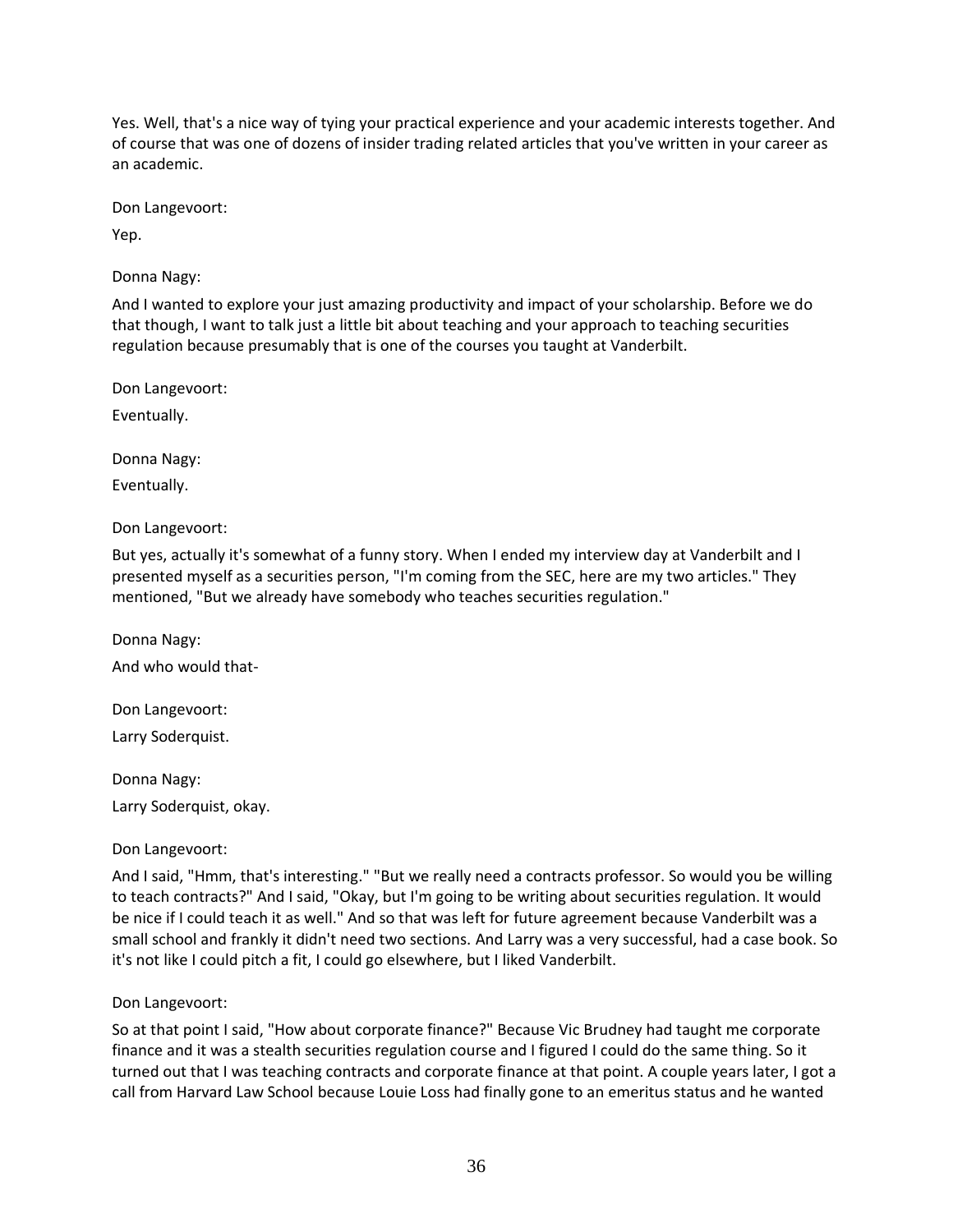me to teach securities regulation at Harvard. And I agreed to a visit. It turns out, I never told Harvard this, but I'd never taught securities regulation in my life. And I was being brought in specifically for the purpose of being what turns out to be the third person after Louie Loss to ever teach securities regulation at Harvard Law School.

Donna Nagy: Okay. That is quite the test.

Don Langevoort: Right, yes. I just didn't mention that this is the first time for me.

Donna Nagy: Eventually then you do go on to teaching securities-

Don Langevoort:

Larry and I agreed that it would be right because by this time I have an article in the Harvard Law Review about securities regulation. It might be appropriate for me to teach the class.

Donna Nagy:

Right.

Don Langevoort:

So we took the two basic securities statutes and Larry said "I like 33 Act." And I said, "I like 34 Act. So why don't we just split securities regulation in half into two separate, two credit courses suggest to students that they take both and do that sequence?" And there was my toe hold.

Donna Nagy:

Right.

Don Langevoort:

And eventually I bargained into actually teaching securities regulation.

Donna Nagy:

Well, and then you are the coauthor of one of the leading securities regulation casebooks with James Cox at Duke and Robert Hillman at UC Davis. It's a fabulous casebook for securities regulation.

Don Langevoort:

Thank you.

Donna Nagy:

I say that as a happy consumer. I've taught out of it for 25 years. My students very much like its problem- oriented approach, which at the time was new for securities regulation.

Don Langevoort: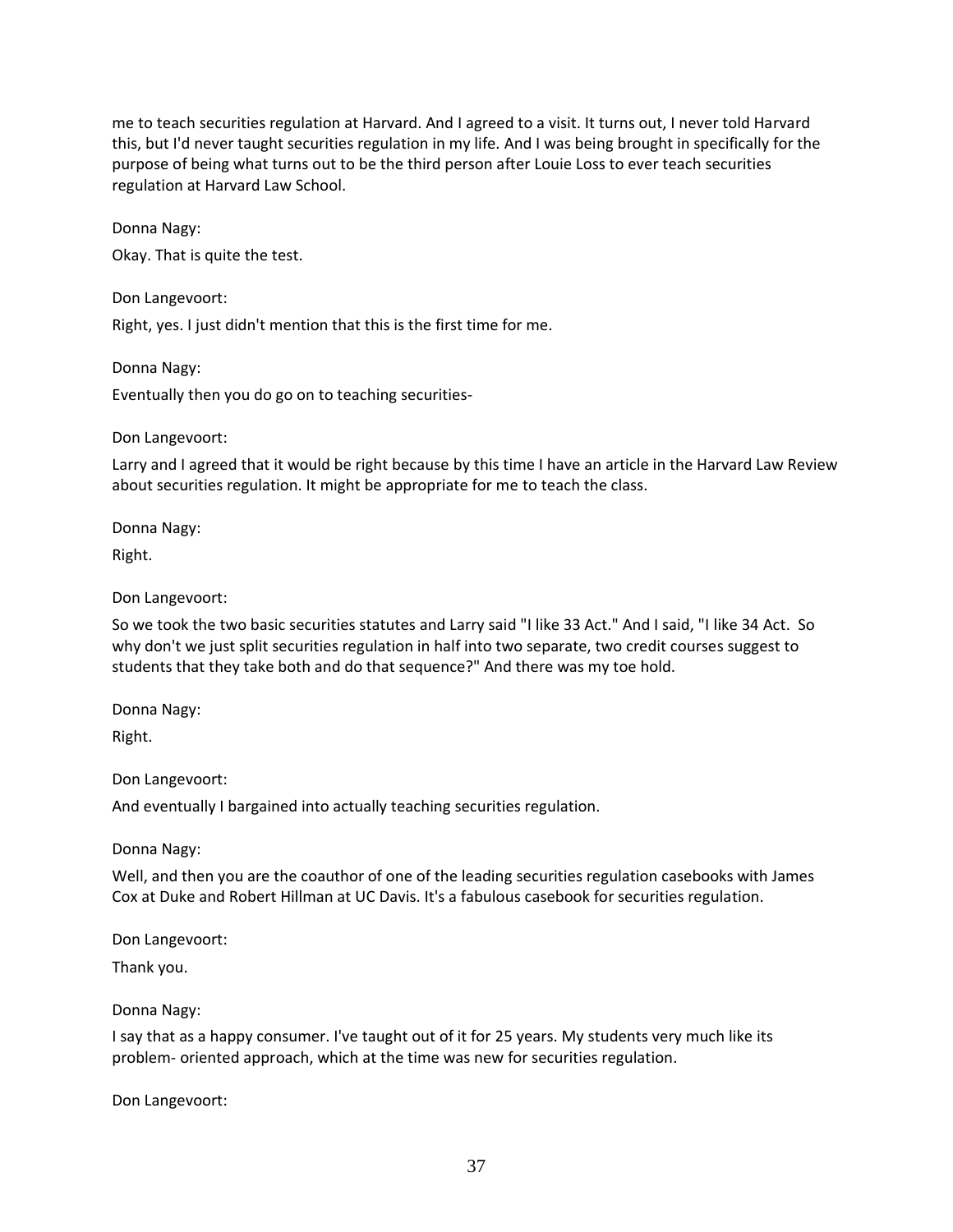## Yes.

## Donna Nagy:

Our time is running short. So I've spent an hour and a half on your two years at the Commission and then fast forward through 40 years of an incredibly distinguished teaching career. Can't possibly do it justice, can't possibly discuss the breadth of your scholarship, the impact of your scholarship. So I will zero in to ask about your interest in psychology and behavioral economics. How that developed, where in your teaching career did your scholarship go in that direction?

## Don Langevoort:

Yeah, and as in all things in my life, there are connections back to the time at the SEC. By the late 1970s and this is Frank Easterbrook, Ralph Winter and others, the notion of the rational actor model for how financial markets work had taken hold and it was growing fast. And I had studied some of that in law school. Some of the earliest courses built around the economic analysis of law I took, clearly it was affecting corporate legal scholarship by the late '70s so I was steeped in it. And I remember one day sitting in the commission room watching a debate about some issue. I have no idea what the issue was. And I remember saying to myself, "What's driving the outcome of this conversation is not rationality, it's ego." And I ultimately wrote a series of articles about self-deception, about ego and to this day I am convinced that I had it right in that commission room that if you want to predict human behavior you got to go well beyond a utilitarian calculus of expected return.

## Don Langevoort:

So that was a note to self that ultimately got me working on this, but much more directly. And some of this came out of the code project. The idea that you should integrate the 33 and 34 Acts because when a company is widely enough traded, it's market is efficient and you need far less mandatory disclosure or at least access to mandatory disclosure in an efficient market than you would with respect to IPOs or some other. It was becoming an article of faith. In fact, there was a Law Review article, I forget who wrote it and probably just as well that I forgot, that said, "We don't even need 10b-5 much because the market is smart enough to see through fraud." And my reaction was, "That's not right."

### Don Langevoort:

And I discovered very quickly that there was a literature on contrarian investing that was emerging that was a counter attack on all of this that lawyers and regulators were just paying no attention to. So I decided to write my first big articles once I was in academia, on why we should be a little less quick to embrace market efficiency in all of these settings in which efficient markets are invoked.

### Don Langevoort:

So as I read more about the contrarian literature, what I was discovering is that on every other page that would be a reference to the work in social psychology on rational choice and not so rational choice. What we now know is the Kahneman and Tversky paradigms of heuristics and biases, was coming to fascinate game theorists and others. So if that had something to say as powerfully as people are reading this mess must have something to say about securities regulation as well. So I started reading the social psychology, not just the contrarian economics.

Donna Nagy: Right.